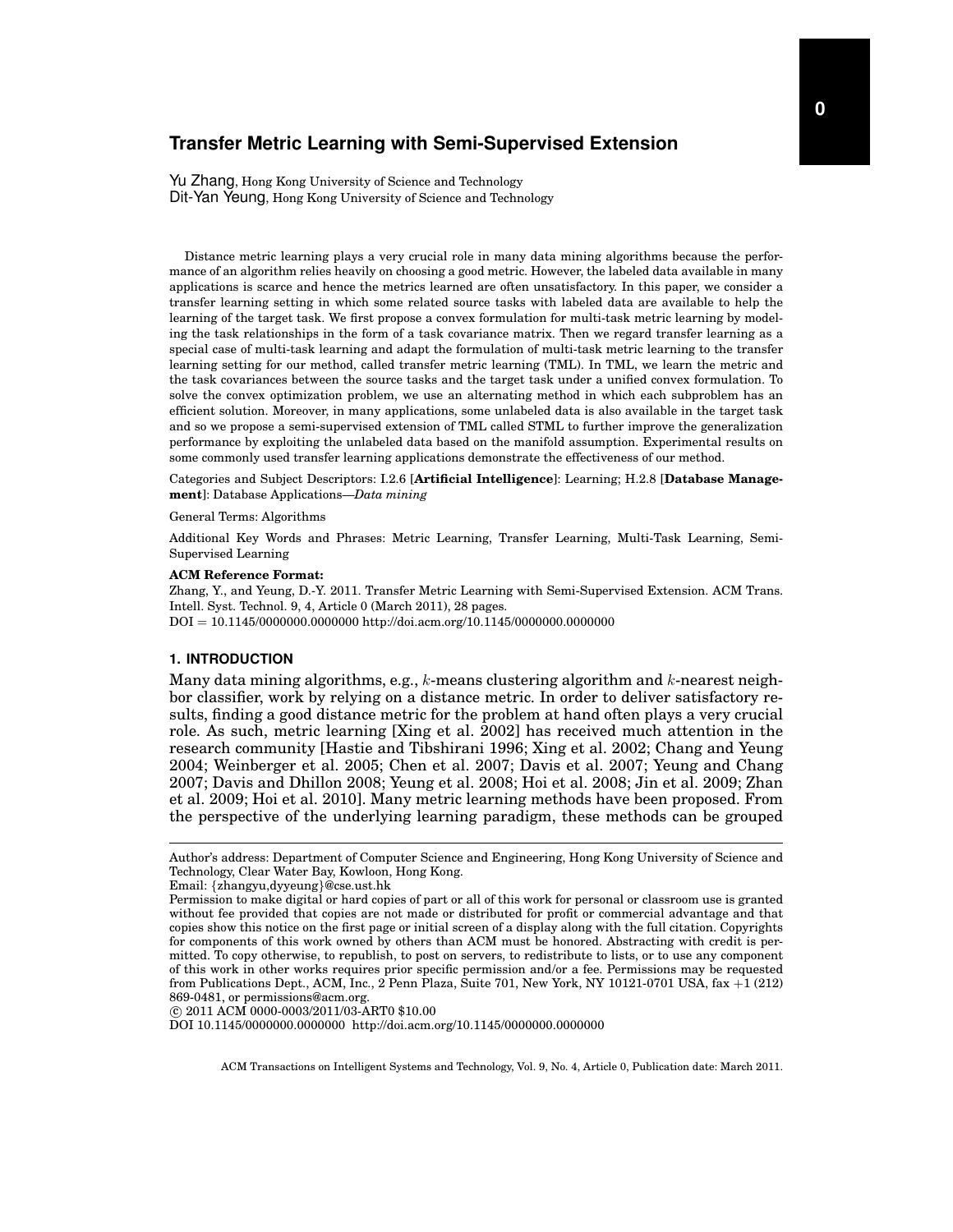into three categories, namely, supervised metric learning, unsupervised metric learning, and semi-supervised metric learning. Supervised metric learning learns a metric for some supervised learning tasks, such as classification, so that data points from the same class are kept close while those from different classes are far apart [Hastie and Tibshirani 1996; Weinberger et al. 2005; Davis et al. 2007; Davis and Dhillon 2008; Jin et al. 2009; Zhan et al. 2009]. It has also been used for regression by exploiting the manifold structure contained in the labeled data [Xiao et al. 2009]. Unsupervised metric learning utilizes some information contained in the data to learn a metric for some unsupervised learning task, such as clustering [Chen et al. 2007]. Semi-supervised metric learning, which can be viewed as a combination of the supervised and unsupervised paradigms, utilizes both label information from the labeled data and geometric information from the unlabeled data to learn a good metric for classification or clustering. The need for semi-supervised metric learning arises from the fact that the labeled data available in a number of real-life applications is scarce because labeling data is very laborious and costly. With only limited labeled data, the metrics learned are often unsatisfactory. Semi-supervised metric learning tries to exploit additional information from the unlabeled data to alleviate this problem which is known as the labeled data deficiency problem here.

In this paper, we consider situations similar to those for semi-supervised metric learning in which there is deficiency in labeled data. While the amount of labeled data available in one learning task is limited, it is not uncommon that there exist other related learning tasks with labeled data available. Unlike semi-supervised learning [Chapelle et al. 2006] which exploits unlabeled data, multi-task learning [Caruana 1997; Hastie and Tibshirani 1996; Thrun 1996] and transfer learning [Pan and Yang 2010] seek to alleviate the labeled data deficiency problem by utilizing some related learning tasks to help improve the learning performance. In some sense, they mimic human learning activities in that people may learn faster when several related tasks are learned simultaneously, e.g., playing different games. In essence, people often apply the knowledge gained from some previous learning tasks to help learn a new task. Even though both multi-task learning and transfer learning utilize information from other related learning tasks, there exist some differences between them in both the problem setting and the objective. In transfer learning, the learning tasks are usually classified into two types: source task and target task. It is assumed that there is enough data in the source tasks but not in the target task. The objective of transfer learning is to utilize the information in the source tasks to help learn the target task with no need for improving the performance of the source tasks. On the other hand, there is no distinction between the tasks in multi-task learning and the objective is to improve the performance of all tasks simultaneously.

Even though there exist differences between multi-task learning and transfer learning, a central issue common to both is to accurately characterize the relationships between tasks. Given the training data for multiple tasks, there are two important aspects that distinguish between different methods for characterizing the task relationships. The first aspect is on *how* to obtain the relationships, either from the model assumption or automatically learned from data. Many multi-task and transfer learning methods make some prior assumptions. For example, the latent data representation is shared by different tasks [Caruana 1997; Argyriou et al. 2008] or the learning models in different tasks have similar model parameters [Evgeniou and Pontil 2004; Kienzle and Chellapilla 2006]. Obviously, learning the task relationships from data automatically is the more favorable option because the model assumption adopted may be incorrect and, worse still, it is not easy to verify the correctness of the assumption from data. The second aspect is on *what* task relationships can be represented by a method. Generally speaking there are three types of task relationship: positive task correlation,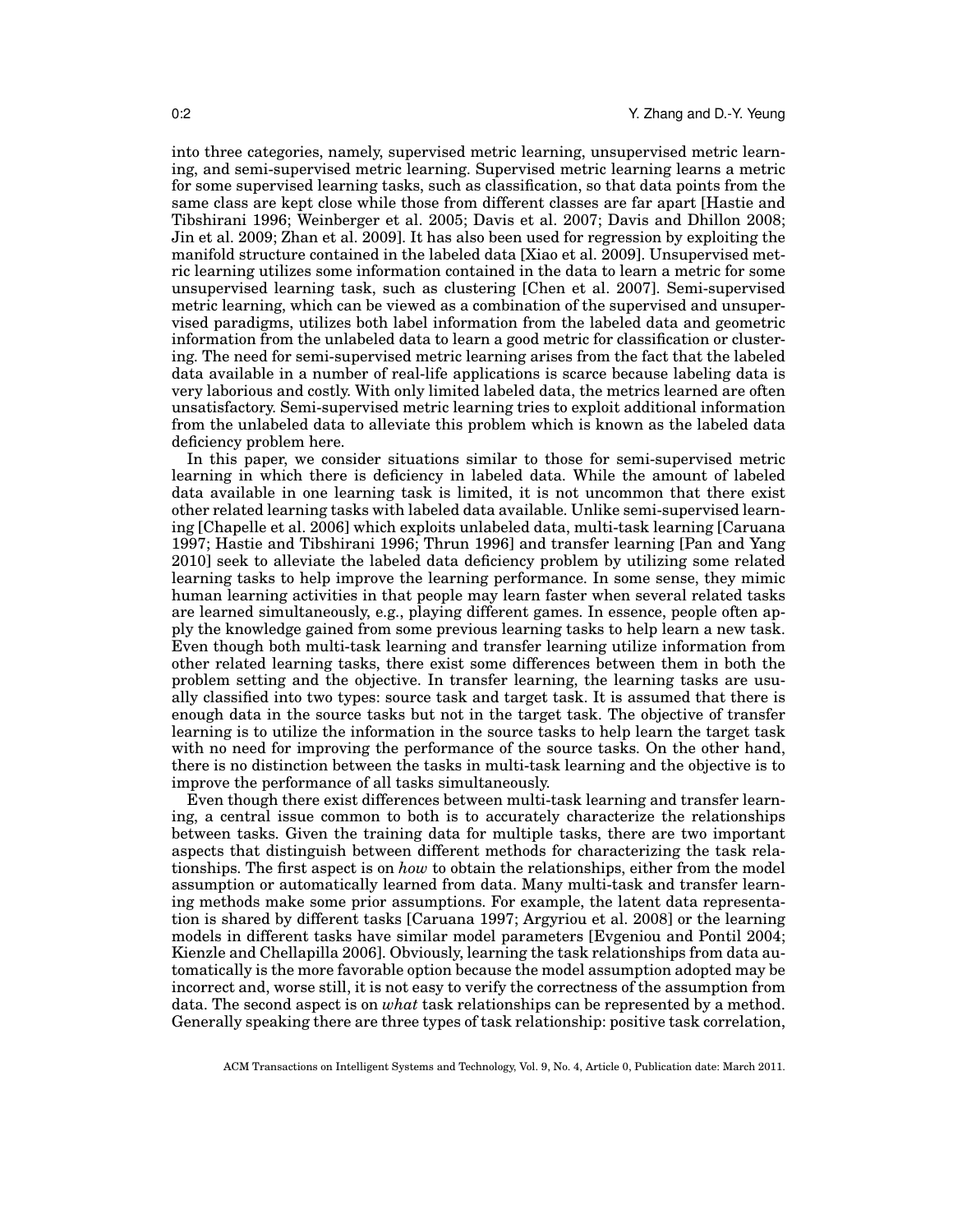negative task correlation, and task unrelatedness.<sup>1</sup> Positive task correlation is a useful task relationship to characterize because similar tasks are likely to have similar model parameters. For negative task correlation, knowing the model parameters of one task will reduce the search space for the model parameters of a negatively correlated task. As for task unrelatedness, identifying outlier tasks can prevent them from impairing the performance of other tasks since outlier tasks are unrelated to other tasks.

In this paper, we study metric learning under the transfer learning setting in which some source tasks are available in addition to the target task. Based on a method called regularized distance metric learning (RDML) [Jin et al. 2009], we propose an extension for transfer learning called *transfer metric learning* (TML). Different from conventional transfer learning methods, we first propose a convex formulation for multi-task metric learning by modeling the task relationships in the form of a task covariance matrix which can model positive, negative and zero task correlations. Then we regard transfer learning as a special case of multi-task learning in that the source tasks are equally important and independent, and adapt the formulation of multi-task metric learning to the transfer learning setting for the formulation of TML. In TML, we learn the metric and the task covariances between the source tasks and the target task under a unified convex formulation. As in multi-task metric learning, the task covariance matrix can also model positive, negative and zero task correlations. To solve the convex optimization problem, we use an alternating method in which each subproblem has an efficient solution. Moreover, in many applications, some unlabeled data is also available in the target task and so we propose a semi-supervised extension of TML called STML to further improve the generalization performance by exploiting the unlabeled data based on the manifold assumption [Belkin et al. 2006]. Experimental results on some commonly used transfer learning applications demonstrate the effectiveness of our method.

The remainder of this paper is organized as follows. We first briefly introduce some background for metric learning and the related work in Section 2. We then present our multi-task metric learning and TML algorithms in Sections 3 and 4, respectively. Section 5 proposes a semi-supervised extension of TML and Section 6 reports experimental results on some transfer learning applications. Finally, some concluding remarks are given in the last section.<sup>2</sup>

### **2. BACKGROUND AND RELATED WORK**

 $\text{Suppose we are given a labeled training set } \{(\mathbf{x}_i, y_i)\}_{i=1}^n \text{ with the } i\text{th data point } \mathbf{x}_i \in \mathbb{R}^d$ and its class label  $y_i \in \{1, \ldots, C\}$ . In RDML [Jin et al. 2009], the learning problem is formulated as follows:

$$
\min_{\Sigma} \quad \frac{2}{n(n-1)} \sum_{j < k} g\left(y_{j,k} \left[1 - \|\mathbf{x}_j - \mathbf{x}_k\|_{\Sigma}^2\right]\right) + \frac{\lambda}{2} \|\Sigma\|_F^2
$$
\n
$$
\text{s.t.} \quad \Sigma \succeq \mathbf{0},\tag{1}
$$

where  $\lambda$  is the regularization parameter which balances the empirical loss and the regularization term,  $\|\cdot\|_F$  denotes the Frobenius norm of a matrix,  $y_{i,k}$  is equal to 1 when  $y_j$  and  $y_k$  are identical and  $-1$  otherwise,  $Σ ≥ 0$  means that  $Σ$  is a positive semidefinite (PSD) matrix,  $||\mathbf{x}_j - \mathbf{x}_k||^2_{\mathbf{\Sigma}} = (\mathbf{x}_j - \mathbf{x}_k)^T \mathbf{\Sigma} (\mathbf{x}_j - \mathbf{x}_k), g(z) = \max(0, b - z)$ which is similar to the hinge loss used in the support vector machine (SVM). Here  $b$  is a constant, satisfying  $0 \leq b \leq 1$ , which denotes the classification margin. In [Jin et al. 2009],  $b$  is set to 0.

<sup>1</sup>Task unrelatedness corresponds to zero or close to zero task correlation.

<sup>&</sup>lt;sup>2</sup>An abridged version of this paper [Zhang and Yeung 2010b] was presented in KDD2010.

ACM Transactions on Intelligent Systems and Technology, Vol. 9, No. 4, Article 0, Publication date: March 2011.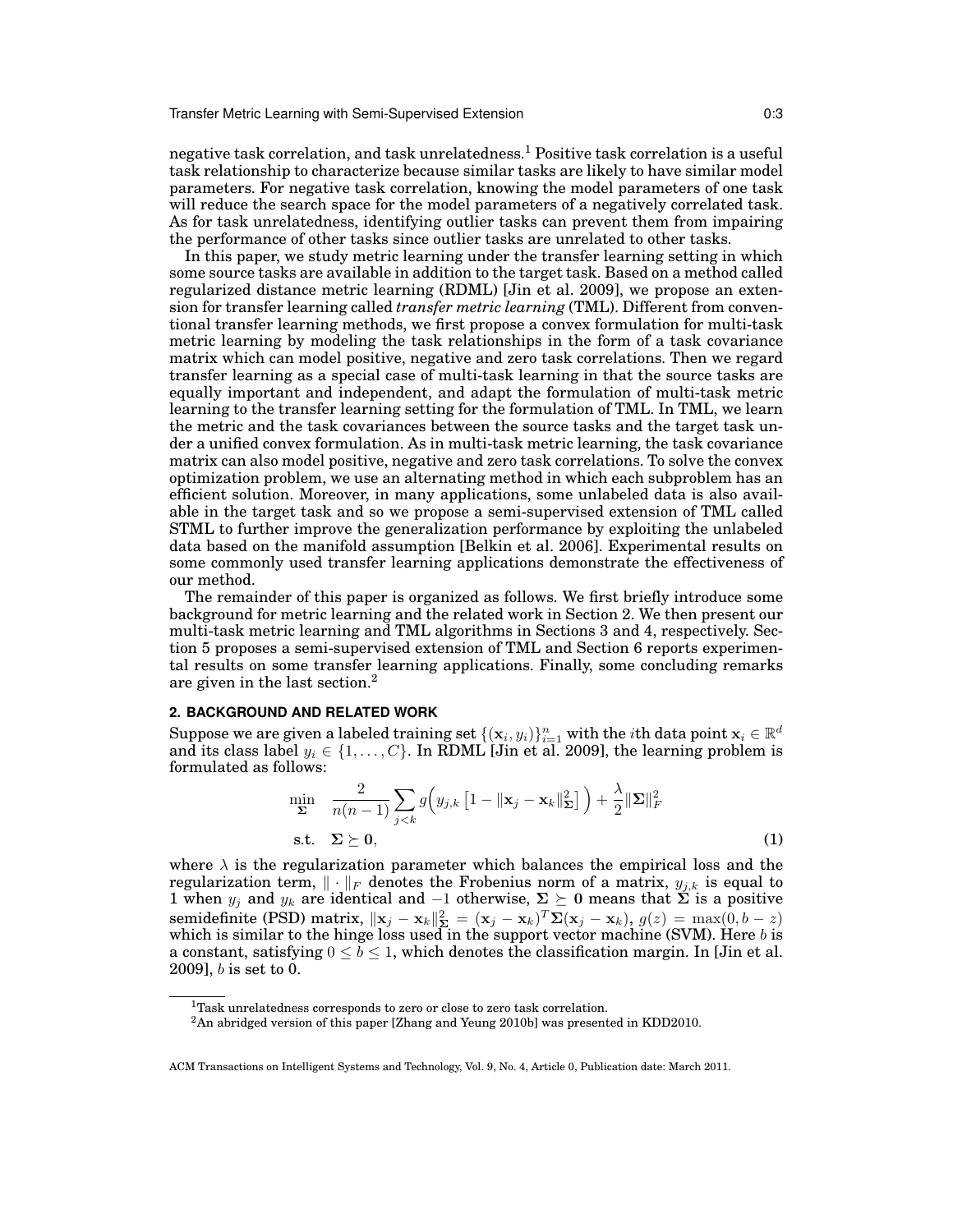In [Jin et al. 2009], an online method is used to learn the optimal **Σ** and some properties of RDML, such as the generalization error, are studied. Moreover, theoretical analysis shows that RDML is robust against the number of feature dimensions.

To the best of our knowledge, [Zha et al. 2009] is the only previous work on transfer metric learning. In [Zha et al. 2009], it is assumed that there exist labeled data points for the target task as well as some prior information from the source tasks in the form of a metric matrix learned from each source task. The authors extended informationtheoretic metric learning (ITML) [Davis et al. 2007] to transfer metric learning by treating the metric matrices learned from the source tasks as prior information to regularize the learning of the target task. The optimization problem for transfer metric learning in [Zha et al. 2009], which is called L-DML, is formulated as follows:

$$
\min_{\mathbf{M}} \sum_{k=1}^{K} \mu_k \text{tr}(\mathbf{M}_k^{-1} \mathbf{M}) - \log |\mathbf{M}| + \eta_s \text{tr}(\mathbf{S} \mathbf{M}) - \eta_d \text{tr}(\mathbf{D} \mathbf{M}) + \gamma ||\boldsymbol{\mu}||_2^2
$$
\n  
\n**s.t.**  $\mathbf{M} \succeq 0$   
\n
$$
\sum_{k=1}^{K} \mu_k = 1, \mu_k \ge 0,
$$
\n(2)

where tr(*⋅*) denotes the trace of a square matrix and *∥⋅∥*<sup>2</sup> denotes the 2-norm of a vector.  $\textbf{Here } \mathbf{S} = \sum_{y_i = y_j} (\mathbf{x}_i - \mathbf{x}_j)(\mathbf{x}_i - \mathbf{x}_j)^T, \textbf{D} = \sum_{y_i \neq y_j} (\mathbf{x}_i - \mathbf{x}_j)(\mathbf{x}_i - \mathbf{x}_j)^T, \text{ and } \textbf{M}_k ~(k=1,\ldots,K)$ is the available metric matrix for the  $k\text{th}$  source task. The first and second terms in the objective function of problem (2) are derived from the log-determinant regularization function as used in [Davis et al. 2007] and  $\mu_k$  is the weight that reflects the utility of the metric of the kth source task. The third term is to keep the data points in the same class as close as possible and the fourth term is to keep the data points from different classes far apart. The last term is to penalize the complexity of  $\mu$ . Here  $\mu$  plays an important role in this formulation since there may exist outlier tasks in real applications and by learning  $\mu$  L-DML can identity them. However, each element of the vector  $\mu$  is non-negative and so it cannot model the negative transfer situation [Rosenstein et al. 2005]. Moreover, the constraint  $\sum_{k=1}^{K} \mu_k = 1$  is not very reasonable. Consider a special case in which there is only one source task. Then  $\mu_1 = 1$  even if this source task is an outlier task. When there are multiple source tasks and all of them are outlier tasks, we should set all  $\mu_i$  to zero but then the constraint  $\sum_{k=1}^{K} \mu_k = 1$  cannot be satisfied. Furthermore, problem (2) is not convex, making it easy to get trapped in (bad) local minima during the optimization procedure.

There exist some methods for transfer dimensionality reduction [Wang et al. 2008; Pan et al. 2008; Pan et al. 2009], where dimensionality reduction can be viewed as a special case of metric learning in that the metric learned is not of full rank. However, transfer dimensionality reduction is different from transfer metric learning and these methods are not applicable here. For example, [Wang et al. 2008] used a transformation matrix of the dimensionality reduction in the source tasks for subspace clustering in the target task and so the target task is an unsupervised learning task. Also, [Pan et al. 2008; Pan et al. 2009] proposed dimensionality reduction methods for domain adaption in which the target task has no labeled data, and so it is different from the setting here where we utilize the metric matrices learned from the source tasks to help the learning of the target task from labeled data.

#### **3. MULTI-TASK METRIC LEARNING**

In this section, we propose a multi-task metric learning method which can learn the task relationships between all pairs of tasks.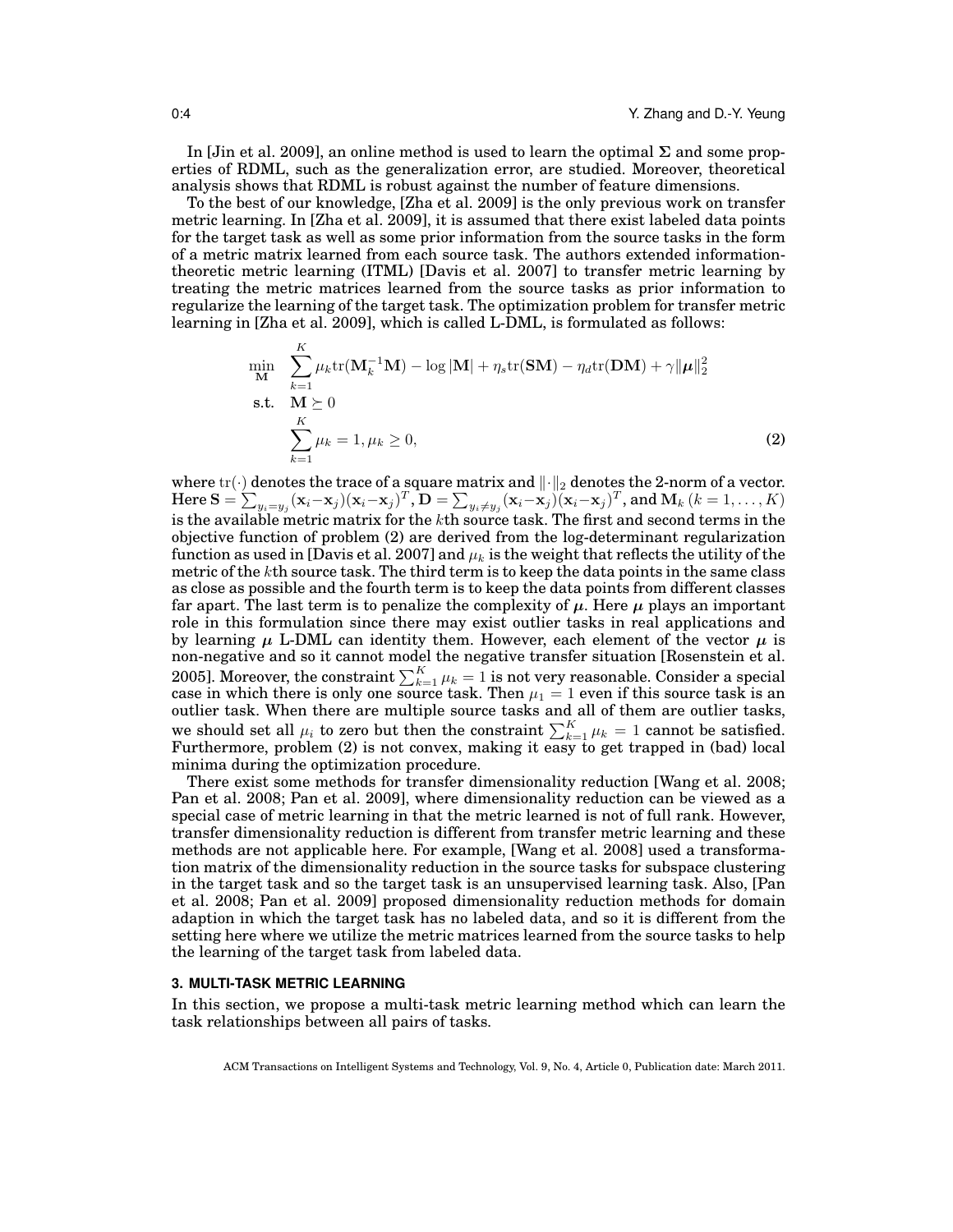Suppose we are given *m* learning tasks  ${T_i}_{i=1}^m$ . For the *i*th task  $T_i$ , the training  ${\rm set} \; \mathcal{D}_i \; \text{consists of} \; n_i \; \text{data points represented in the form of} \; (\mathbf{x}^i_j, y^i_j), \, j=1,\ldots,n_i, \, \text{with}$  $\mathbf{x}^i_j \in \mathbb{R}^d$  and its corresponding class label  $y^i_j \in \{1, \dots, C_i\}.$  Here the superscript denotes the task index and the subscript denotes the instance index in each task.

The optimization problem for multi-task metric learning is formulated as follows<sup>3</sup>:

$$
\min_{\{\Sigma_i\},\Omega} \sum_{i=1}^m \frac{2}{n_i(n_i-1)} \sum_{j < k} g\left(y_{j,k}^i \left[1 - \|\mathbf{x}_j^i - \mathbf{x}_k^i\|_{\mathbf{\Sigma}_i}^2\right]\right) + \frac{\lambda_1}{2} \sum_{i=1}^m \|\mathbf{\Sigma}_i\|_F^2 + \frac{\lambda_2}{2} \text{tr}(\tilde{\mathbf{\Sigma}} \Omega^{-1} \tilde{\mathbf{\Sigma}}^T)
$$
\n
$$
\text{s.t. } \Sigma_i \succeq 0 \,\forall i
$$
\n
$$
\tilde{\mathbf{\Sigma}} = (\text{vec}(\Sigma_1), \dots, \text{vec}(\Sigma_m))
$$
\n
$$
\Omega \succeq 0
$$
\n
$$
\text{tr}(\Omega) = 1,
$$
\n(3)

where  $y_{j,k}^i$  is equal to 1 when  $y_j^i = y_k^i$  and  $-1$  otherwise, vec $(\cdot)$  denotes the operator which converts a matrix into a vector in a columnwise manner, and  $\lambda_1$  and  $\lambda_2$  are the regularization parameters. **Ω** is a task covariance matrix which describes the relationships between tasks and so it is a PSD matrix. The first term in the objective function of problem (3) measures the empirical loss for the training sets of the  $m$  tasks, the second term penalizes the complexity of each  $\boldsymbol{\Sigma}_i$ , and the last term measures the task relationships between all pairs of tasks based on each  $\boldsymbol{\Sigma}_i.$  The last constraint in (3) is to restrict the scale of  $\Omega$  to prevent it from reaching a degenerate solution.

From a probabilistic viewpoint, RDML can be seen as obtaining the maximum a posteriori (MAP) solution of a probabilistic model where the likelihood corresponds to the first term in the objective function of problem (1) and the prior on the metric is Gaussian prior corresponding to the second term. Similar to RDML, our multi-task metric learning is also a MAP solution of a probabilistic model where the likelihood is the same as that in RDML for each task and the prior on the metrics of all tasks is matrix-variate normal distribution [Gupta and Nagar 2000].

We will prove below that problem (3) is a convex optimization problem by proving that each term in the objective function is convex and each constraint is also convex.

**THEOREM** 3.1. *Problem* (3) is convex with respect to  $\{\Sigma_i\}$  and  $\Omega$ *.* 

#### **Proof**

It is easy to see that the first two terms in the objective function are convex with respect to (w.r.t.) all variables and the constraints in (3) are also convex. We have proved in our previous work [Zhang and Yeung 2010a] that the third term in the objective function is convex with respect to all variables but we repeat it here to make this paper self-contained. We rewrite the third term as

$$
\mathrm{tr}(\tilde{\boldsymbol{\Sigma}}\boldsymbol{\Omega}^{-1}\tilde{\boldsymbol{\Sigma}}^T)=\sum_{t}\tilde{\boldsymbol{\Sigma}}(t,:)\boldsymbol{\Omega}^{-1}\tilde{\boldsymbol{\Sigma}}(t,:)^T,
$$

where  $\tilde{\mathbf{\Sigma}}(t,:)$  is the  $t$ th row of  $\tilde{\mathbf{\Sigma}}$ . Since  $\tilde{\mathbf{\Sigma}}(t,:) \mathbf{\Omega}^{-1} \tilde{\mathbf{\Sigma}}(t,:)^T$  is a matrix fractional function as in Example 3.4 on page 76 of [Boyd and Vandenberghe 2004], it is convex w.r.t.  $\tilde{\Sigma}(t, \cdot)$ and  $\Omega$  when  $\Omega$  is a PSD matrix (which is satisfied by the first constraint of (3)). Since  $\tilde{\mathbf{\Sigma}}(t,:)$  is a row of  $\tilde{\mathbf{\Sigma}}, \ \tilde{\mathbf{\Sigma}}(t,:) \mathbf{\Omega}^{-1} \tilde{\mathbf{\Sigma}}(t,:)^T$  is also convex w.r.t.  $\{\mathbf{\Sigma}_i\}$  and  $\mathbf{\Omega}.$  Because the

<sup>&</sup>lt;sup>3</sup>Since  $\Sigma_i$  is a symmetric matrix, we can also define each column of  $\tilde{\Sigma}$  as the vectorization of the upper (or lower) triangle of the corresponding  $\Sigma_i$ . These two formulation can be proved to be equivalent to each other.

ACM Transactions on Intelligent Systems and Technology, Vol. 9, No. 4, Article 0, Publication date: March 2011.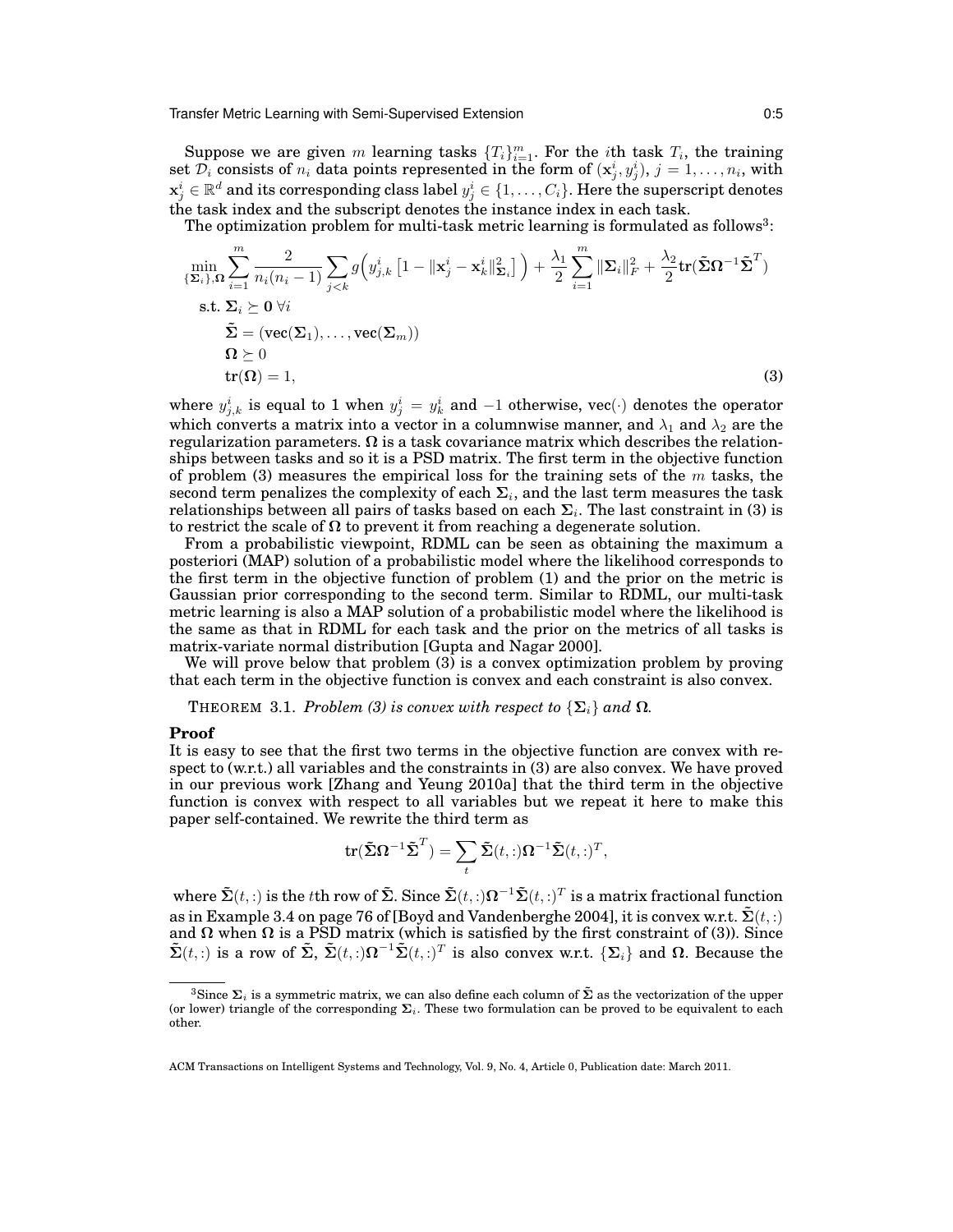summation operation can preserve convexity according to the analysis on page 79 of  $[\text{Boyd and Vandenberghe 2004]}, \text{ tr}(\tilde{\boldsymbol{\Sigma}} \boldsymbol{\Omega}^{-1} \tilde{\boldsymbol{\Sigma}}^T) = \sum_t \tilde{\boldsymbol{\Sigma}}(t,.) \boldsymbol{\Omega}^{-1} \tilde{\boldsymbol{\Sigma}}(t,.)^T \text{ is convex w.r.t. }$ *{***Σ***}* and **Ω**. So the objective function and the constraints in problem (3) are convex w.r.t. all variables and hence problem  $(3)$  is jointly convex.

Even though problem (3) is convex with respect to  $\{\mathbf{\Sigma}_i\}$  and  $\Omega$  jointly, it is not easy to optimize it with respect to all the variables simultaneously. Here we propose an alternating method to solve the problem more efficiently. Specifically, we first optimize the objective function with respect to  $\Sigma_i$  when  $\Omega$  and  ${\Sigma}_{i}$ <sub>*-i*</sub>  $\stackrel{\text{def}}{=}$  $\{\Sigma_1, \ldots, \Sigma_{i-1}, \Sigma_{i+1}, \ldots, \Sigma_m\}$  are fixed, and then optimize it with respect to  $\Omega$  when *{***Σ***}* are fixed. This procedure is repeated until convergence. Since the original optimization problem is convex, the solution found by this alternating procedure is guaranteed to be the globally optimal solution [Bertsekas 1999].

Because multi-task metric learning is not the focus of this paper, we leave the detailed optimization procedure to Appendix A.

#### **4. TRANSFER METRIC LEARNING**

Based on the multi-task metric learning problem formulated in the previous section, we propose a transfer metric learning formulation as a special case which can learn the task relationships between all source tasks and the target task.

Suppose we are given  $m-1$  source tasks  ${T_i}_{i=1}^{m-1}$  and one target task  $T_m$ , for  $m>1$ . In the target task, the training set contains  $n_m$  labeled data points  $\{(\mathbf{x}_j^m, y_j^m)\}_{j=1}^{n_m}$ . In transfer learning, it is assumed that each source task has enough labeled data and can learn an accurate model with no need to seek help from the other source tasks. So the source tasks are considered to be independent since each source task does not need help from other source tasks. So, similar to the setting in [Zha et al. 2009], we assume that the metric matrix  $\Sigma_i$  for the *i*th source task has been learned independently. We hope to use the metric matrices learned to help the learning of the target task because the labeled data there is scarce.

#### **4.1. Optimization Problem**

Based on problem (3), we formulate the optimization problem for TML as follows:

$$
\min_{\Sigma_m,\Omega} \frac{2}{n_m(n_m-1)} \sum_{j < k} g\Big(y_{j,k}^m \left[1 - \|\mathbf{x}_j^m - \mathbf{x}_k^m\|_{\Sigma_m}^2\right]\Big) + \frac{\lambda_1}{2} \|\Sigma_m\|_F^2 + \frac{\lambda_2}{2} \text{tr}(\tilde{\Sigma}\Omega^{-1}\tilde{\Sigma}^T)
$$
\n
$$
\text{s.t. } \Sigma_m \succeq \mathbf{0}
$$
\n
$$
\tilde{\Sigma} = (\text{vec}(\Sigma_1), \dots, \text{vec}(\Sigma_{m-1}), \text{vec}(\Sigma_m))
$$
\n
$$
\Omega \succeq 0
$$
\n
$$
\text{tr}(\Omega) = 1.
$$
\n(4)

Since we assume that the source tasks are independent of each other and each source task is of equal importance, we can express  $\Omega$  as

$$
\mathbf{\Omega} = \left( \begin{array}{cc} \alpha \mathbf{I}_{m-1} & \boldsymbol{\omega}_m \\ \boldsymbol{\omega}_m^T & \omega \end{array} \right),
$$

where  $I_a$  denotes the  $a \times a$  identity matrix,  $\omega_m$  denotes the task covariances between the target task and the source tasks (implying that the target task and the source tasks are not independent), and  $\omega$  denotes the variance of the target task. According

ACM Transactions on Intelligent Systems and Technology, Vol. 9, No. 4, Article 0, Publication date: March 2011.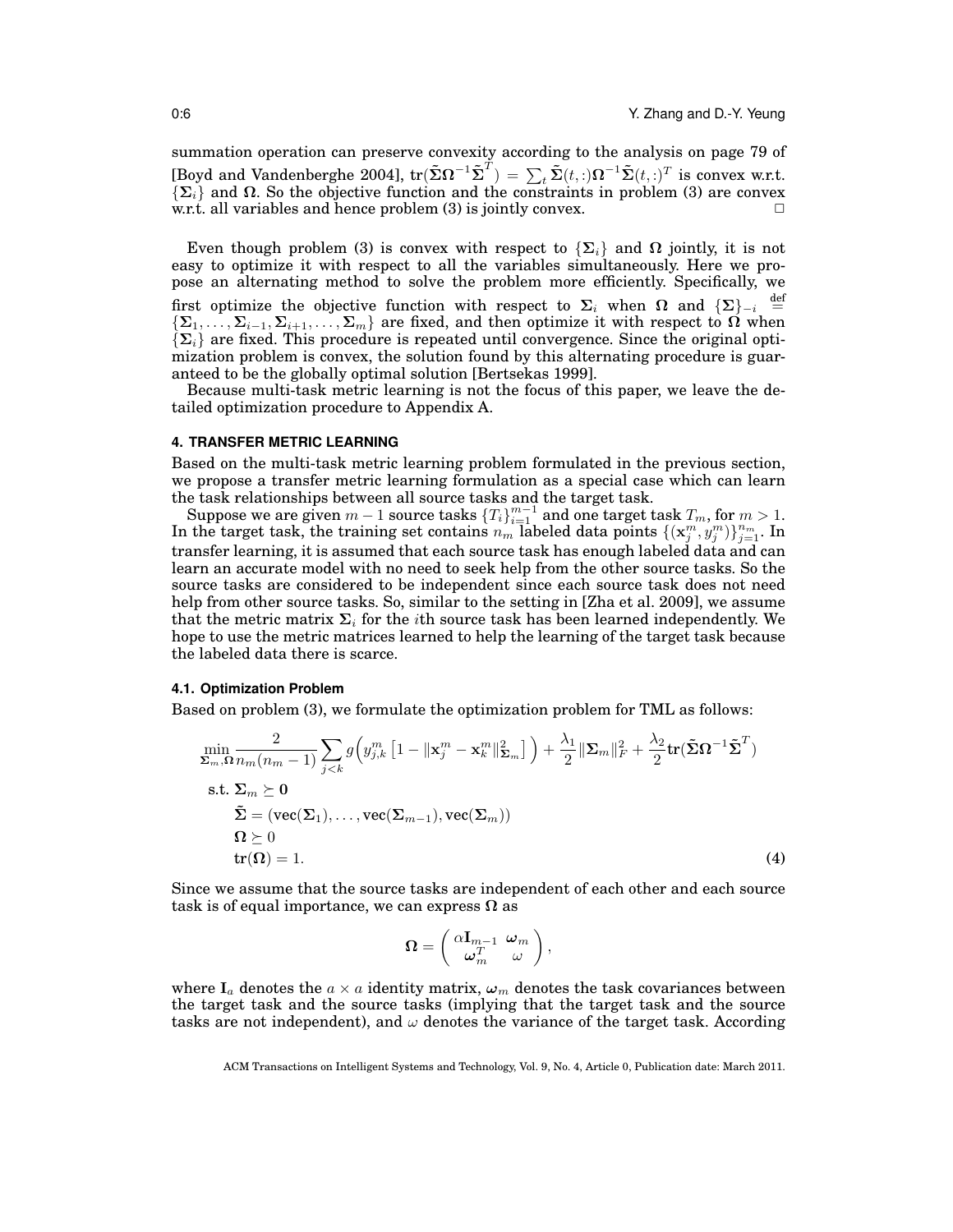to the last constraint in problem (4), we can get

$$
\alpha = \frac{1 - \omega}{m - 1}.
$$

From Theorem 1, it is easy to show that problem (4) is also jointly convex with respect to all variables. Moreover, from the block matrix inversion formula, we can get

$$
\begin{aligned} \boldsymbol{\Omega}^{-1} &= \left( \begin{array}{c} \frac{1-\omega}{m-1} \mathbf{I}_{m-1} \ \ \omega_m^T \ \ \omega_m^T \ \ \end{array} \right)^{-1} \\ &= \left( \begin{array}{c} \mathbf{I}_{m-1} \ \ \mathbf{a} \\ \mathbf{0}_{m-1}^T \ \ 1 \end{array} \right) \left( \begin{array}{c} \frac{(m-1) \mathbf{I}_{m-1}}{1-\omega} \ \ \mathbf{0}_{m-1} \ \ \frac{1}{c} \end{array} \right) \left( \begin{array}{cc} \mathbf{I}_{m-1} \ \ \mathbf{a}^T \ \ \end{array} \right), \end{aligned}
$$

where  $\mathbf{0}_d$  denotes the  $d \times 1$  zero vector,  $\mathbf{a} = -\frac{(m-1)\boldsymbol{\omega}_m}{1-\boldsymbol{\omega}}$  and  $c = \boldsymbol{\omega} - \frac{(m-1)\boldsymbol{\omega}_m^T\boldsymbol{\omega}_m}{1-\boldsymbol{\omega}}.$ 

Let  $\tilde{\mathbf{\Sigma}}_s = (\text{vec}(\mathbf{\Sigma}_1), \dots, \text{vec}(\mathbf{\Sigma}_{m-1})),$  which is a constant matrix here, denote the parameter matrix of the source tasks. Then we can get

tr(
$$
\tilde{\Sigma}\Omega^{-1}\tilde{\Sigma}^{T}
$$
)  
\n
$$
= tr((\tilde{\Sigma}_{s}, vec(\Sigma_{m})) \Omega^{-1} (\begin{matrix} \tilde{\Sigma}_{s}^{T} \\ vec(\Sigma_{m})^{T} \end{matrix}))
$$
\n
$$
= tr((\begin{matrix} \tilde{\Sigma}_{s}^{T} \\ vec(\Sigma_{m})^{T} - \frac{(m-1)}{1-\omega} \omega_{m}^{T} \tilde{\Sigma}_{s}^{T} \end{matrix})^{T} (\begin{matrix} \frac{(m-1)\mathbf{I}_{m-1}}{1-\omega} & \mathbf{0}_{m-1} \\ \mathbf{0}_{m-1}^{T} & \frac{1}{c} \end{matrix}) (\begin{matrix} \tilde{\Sigma}_{s}^{T} \\ vec(\Sigma_{m})^{T} - \frac{(m-1)}{1-\omega} \omega_{m}^{T} \tilde{\Sigma}_{s}^{T} \end{matrix}))
$$
\n
$$
= \frac{m-1}{1-\omega} tr(\tilde{\Sigma}_{s}^{T} \tilde{\Sigma}_{s}) + \frac{1}{c} || vec(\Sigma_{m}) - \frac{(m-1)}{1-\omega} \tilde{\Sigma}_{s} \omega_{m} ||_{2}^{2}
$$
\n
$$
= \frac{(1-\omega) ||\Sigma_{m}||_{F}^{2} - 2(m-1) vec(\Sigma_{m})^{T} \tilde{\Sigma}_{s} \omega_{m} + (m-1) \omega tr(\tilde{\Sigma}_{s}^{T} \tilde{\Sigma}_{s})}{\omega(1-\omega) - (m-1) \omega_{m}^{T} \omega_{m}}.
$$
\n(5)

Moreover, according to the Schur complement [Boyd and Vandenberghe 2004], we have

$$
\Omega \succeq 0 \iff \omega \ge \frac{m-1}{1-\omega} \omega_m^T \omega_m \text{ and } \frac{(m-1)\mathbf{I}_{m-1}}{1-\omega} \succeq 0,
$$

which is equivalent to

$$
\Omega \succeq 0 \iff \omega(1-\omega) \ge (m-1)\omega_m^T \omega_m.
$$

Then problem (4) can be simplified to

$$
\min_{\Sigma_m,\omega_m,\omega,\Omega} \frac{2}{n_m(n_m-1)} \sum_{j < k} g\left(y_{j,k}^m \left[1 - \|\mathbf{x}_j^m - \mathbf{x}_k^m\|_{\Sigma_m}^2\right]\right) + \frac{\lambda_1}{2} \|\Sigma_m\|_F^2 + \frac{\lambda_2}{2} \text{tr}(\tilde{\Sigma}\Omega^{-1}\tilde{\Sigma}^T)
$$
\n
$$
\text{s.t. } \Sigma_m \succeq \mathbf{0}
$$
\n
$$
\Omega = \begin{pmatrix} \frac{1-\omega}{m-1}\mathbf{I}_{m-1} & \omega_m \\ \omega_m^T & \omega \end{pmatrix}
$$
\n
$$
\tilde{\Sigma} = (\tilde{\Sigma}_s, \text{vec}(\Sigma_m))
$$
\n
$$
\omega(1-\omega) \ge (m-1)\omega_m^T \omega_m,
$$
\n(6)

where the last term in the objective function can be simplified as in Eq. (5).

Compared with the L-DML method in [Zha et al. 2009], our method has some advantages. First, the formulation of TML is convex and so there is guarantee to find the globally optimal solution. Second, similar to multi-task metric learning proposed in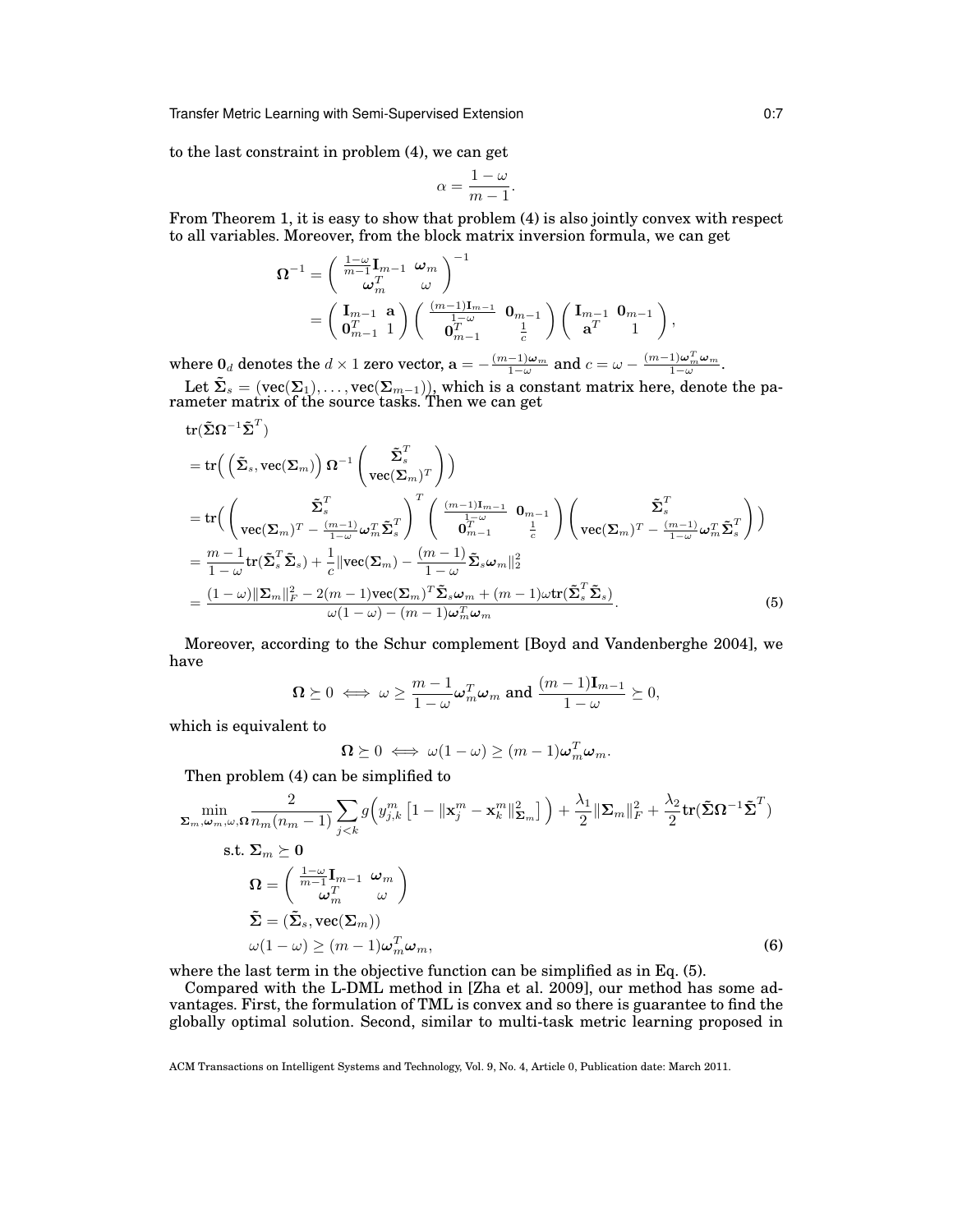the previous section, TML can model positive, negative and zero task correlations in a unified formulation but L-DML cannot model negative task correlation. As an extreme case, we can deal with the situation in which all source tasks are outlier tasks, but L-DML cannot handle it due to the constraint  $\sum_{k=1}^{K} \mu_k = 1$  in problem (2).

Moreover, compared with problem (4), there is no PSD constraint on **Ω** in problem (6) making it simpler than problem (4). In the next section, we will discuss how to solve problem (6).

### **4.2. Optimization Procedure**

As in multi-task metric learning, problem (6) is a convex problem and we still use an alternating method to solve it. Specifically, we first optimize the objective function with respect to  $\Sigma_m$  when  $\omega_m$  and  $\omega$  are fixed, and then optimize it with respect to  $\omega_m$ and  $\omega$  when  $\Sigma_m$  is fixed. This procedure is repeated until convergence. As before, the solution found by this alternating procedure is globally optimal [Bertsekas 1999]. In what follows, we will present the two subproblems separately.

# **Optimizing w.r.t.**  $\Sigma_m$  when  $\omega_m$  and  $\omega$  are fixed

Utilizing Eq. (5), the optimization problem with respect to  $\Sigma_m$  is formulated as

$$
\min_{\Sigma_m} \quad \frac{2}{n_m(n_m-1)} \sum_{j < k} g\left(y_{j,k}^m \left[1 - \|\mathbf{x}_j^m - \mathbf{x}_k^m\|_{\Sigma_m}^2\right]\right) + \frac{\lambda_1'}{2} \|\Sigma_m\|_F^2 - \lambda_2' \text{tr}(\Sigma_m \mathbf{M})
$$
\ns.t.

\n
$$
\Sigma_m \succeq \mathbf{0},
$$
\n(7)

where

$$
\lambda'_1 = \lambda_1 + \frac{\lambda_2(1-\omega)}{\omega(1-\omega) - (m-1)\omega_m^T \omega_m}
$$

$$
\lambda'_2 = \frac{\lambda_2(m-1)}{\omega(1-\omega) - (m-1)\omega_m^T \omega_m},
$$

 $M$  is a matrix such that  $\text{vec}(M) = \tilde{\Sigma}_s \omega_m$ . It is easy to show that  $M$  is a combination of  $\Sigma_i$  ( $i = 1, ..., m-1$ ) as  $\mathbf{M} = \sum_{i=1}^{m-1} \omega_{mi} \Sigma_i$  where  $\omega_{mi}$  is the *i*th element of  $\omega_m$ .

Similar to [Jin et al. 2009], we can use an online learning method to solve problem (7) and the algorithm is depicted in Table I. This algorithm is similar to that in [Jin et al.  $2009$ ] except the initial step for  $\Sigma_m^{(0)}$ . In [Jin et al. 2009], the initial value for  $\Sigma_m^{(0)}$  is a zero matrix but here it is  $\frac{\lambda'_2}{\lambda'_1}M$ . Note that M is a combination of the metrics learned from the source tasks where each combination weight is the task covariance between a source task and the target task. This agrees with our intuition that a positively correlated source task will have a large weight on the initial value for  $\Sigma_m$ , an outlier task has negligle contribution and a negatively correlated task even has opposite effect.

#### **Optimizing w.r.t.**  $\omega_m$  and  $\omega$  when  $\Sigma_m$  is fixed

Utilizing Eq. (5), the optimization problem with respect to  $\omega_m$  and  $\omega$  is formulated as

$$
\min_{\boldsymbol{\omega}_{m},\omega,\Omega} \quad \text{tr}(\tilde{\boldsymbol{\Sigma}}\Omega^{-1}\tilde{\boldsymbol{\Sigma}}^{T})
$$
\n
$$
\text{s.t.} \quad \Omega = \begin{pmatrix} \frac{1-\omega}{m-1}\mathbf{I}_{m-1} & \omega_{m} \\ \omega_{m}^{T} & \omega \end{pmatrix}
$$
\n
$$
\omega(1-\omega) \geq (m-1)\omega_{m}^{T}\omega_{m}.
$$
\n(8)

*,*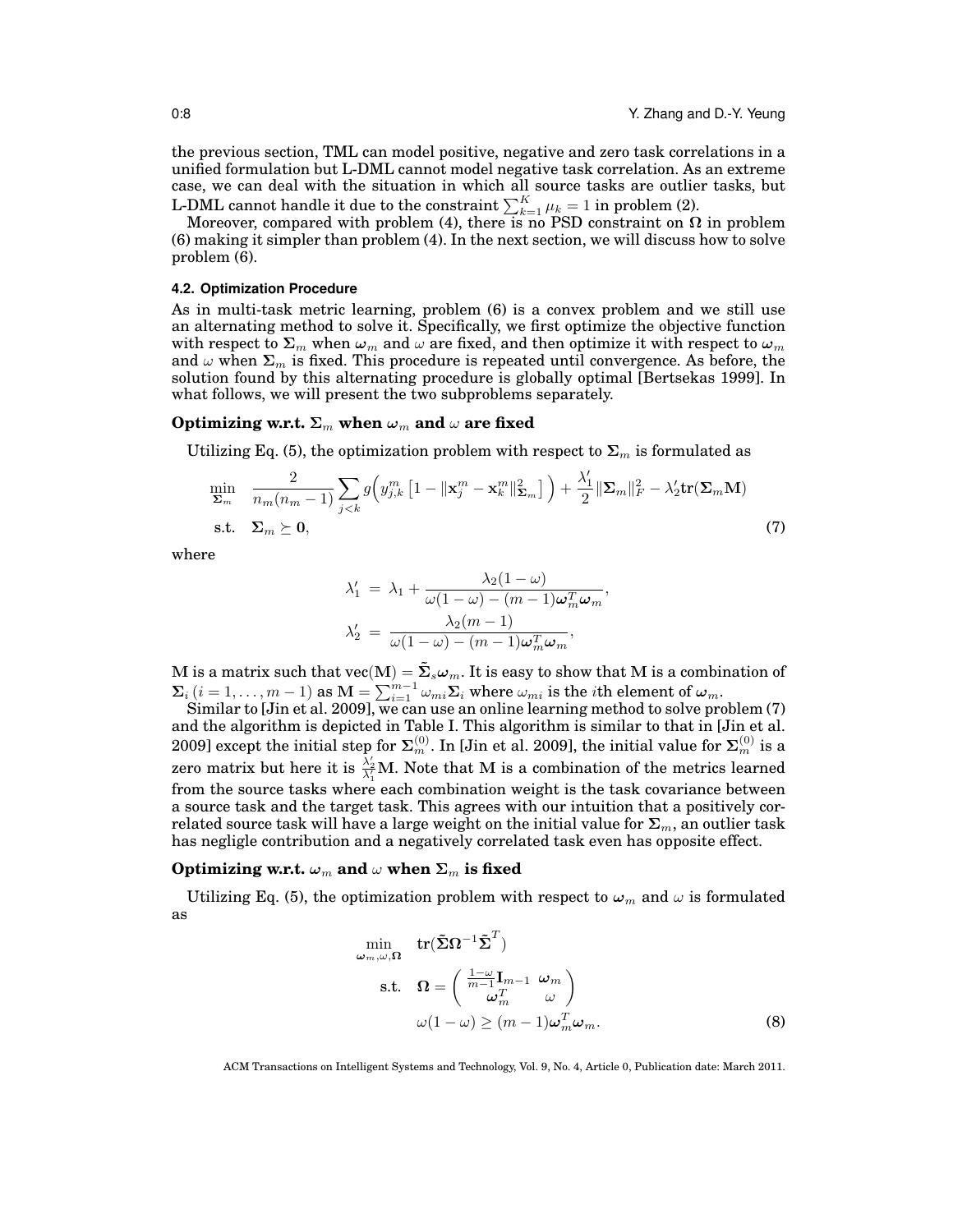Table I. Online Learning Algorithm for Problem (7)

 ${\rm Input:}\ {\rm labeled\ data\ }({\bf x}_j^m,y_j^m)\ (j=1,\ldots,n_m),\ {\rm matrix\ }{\bf M},\ \lambda_1',\ \lambda_2',$ and predefined learning rate  $\eta$  $\text{Initialize } \mathbf{\Sigma}_m^{(0)} = \frac{\lambda_2'}{\lambda_1'} \mathbf{M};$  $\mathbf{for} \ t = 1, \ldots, T_{max} \ \mathbf{do}$ Receive a pair of training data points  $\{(\mathbf{x}_j^m, y_j^m), (\mathbf{x}_k^m, y_k^m)\};$ Compute  $y: y = 1$  if  $y_j^m = y_k^m$ , and  $y = -1$  otherwise; **if** the training pair  $(\mathbf{x}_j^m, \mathbf{x}_k^m), y$  is classified correctly, i.e.,  $y(1 - \|\mathbf{x}_j^m - \mathbf{x}_k^m\|_{\mathbf{x}_j}^2)$  $\left(\frac{2}{\mathbf{\Sigma}_m^{(t-1)}}\right) > 0$  then  $\mathbf{\Sigma}_m^{(t)}=\mathbf{\Sigma}_m^{(t-1)};$ **else if**  $y == -1$  $\boldsymbol{\Sigma}_m^{(t)} = \boldsymbol{\Sigma}_m^{(t-1)} + \eta (\mathbf{x}_j^m - \mathbf{x}_k^m)(\mathbf{x}_j^m - \mathbf{x}_k^m)^T;$ **else**  $\boldsymbol{\Sigma}^{(t)}_m = \pi_{S_+}\left(\boldsymbol{\Sigma}^{(t-1)}_m - \eta(\mathbf{x}^m_j - \mathbf{x}^m_k)(\mathbf{x}^m_j - \mathbf{x}^m_k)^T\right)$  where  $\pi_{S_+}(\mathbf{A})$  projects matrix **A** into the positive semidefinite cone; **end if end for**  $\text{Output: metric } \mathbf{\Sigma}^{(T_{max})}_m$ 

We impose a constraint as  $\tilde{\Sigma} \Omega^{-1} \tilde{\Sigma}^T \preceq \frac{1}{t} \mathbf{I}_{d^2}$  and the objective function becomes  $\min \frac{1}{t}$ . Using the Schur complement, we can get

$$
\tilde{\mathbf{\Sigma}}\mathbf{\Omega}^{-1}\tilde{\mathbf{\Sigma}}^T \preceq \frac{1}{t}\mathbf{I}_{d^2} \Longleftrightarrow \left(\frac{\mathbf{\Omega}}{\tilde{\mathbf{\Sigma}}}\ \frac{\tilde{\mathbf{\Sigma}}^T}{\frac{1}{t}\mathbf{I}_{d^2}}\right) \succeq \mathbf{0}.
$$

By using the Schur complement again, we get

$$
\left(\begin{matrix}\boldsymbol{\Omega}&\tilde{\boldsymbol{\Sigma}}^T\\\tilde{\boldsymbol{\Sigma}}&\frac{1}{t}\mathbf{I}_{d^2}\end{matrix}\right)\succeq \mathbf{0} \Longleftrightarrow \boldsymbol{\Omega}-t\tilde{\boldsymbol{\Sigma}}^T\tilde{\boldsymbol{\Sigma}}\succeq \mathbf{0}.
$$

 $\mathbf{W}$ e write  $\tilde{\boldsymbol{\Sigma}}^T \tilde{\boldsymbol{\Sigma}} = \begin{pmatrix} \boldsymbol{\Psi}_{11} & \boldsymbol{\Psi}_{12} \\ \mathbf{F}^T & \mathbf{F} \end{pmatrix}$  $\begin{pmatrix} \Psi_{11} & \Psi_{12} \ \Psi_{12}^T & \Psi_{22} \end{pmatrix}$  where  $\Psi_{11} \in \mathbb{R}^{(m-1)\times (m-1)}$ ,  $\Psi_{12} \in \mathbb{R}^{(m-1)\times 1}$  and  $\Psi_{22} \in \mathbb{R}^{(m-1)\times 1}$  $\mathbb{R}.$  Then  $\boldsymbol{\Omega}-t\tilde{\boldsymbol{\Sigma}}^T\tilde{\boldsymbol{\Sigma}}\succeq\boldsymbol{0}$  is equivalent to

$$
\frac{1-\omega}{m-1}\mathbf{I}_{m-1}-t\Psi_{11}\succeq \mathbf{0}
$$
\n
$$
\omega-t\Psi_{22}\geq (\omega_m-t\Psi_{12})^T\left(\frac{1-\omega}{m-1}\mathbf{I}_{m-1}-t\Psi_{11}\right)^{-1}(\omega_m-t\Psi_{12}).
$$

Let U and  $\lambda_1, \ldots, \lambda_{m-1}$  denote the eigenvector matrix and eigenvalues of  $\Psi_{11}$  with  $\lambda_1 \geq \ldots \geq \lambda_{m-1} \geq 0$ . Then

$$
\frac{1-\omega}{m-1}\mathbf{I}_{m-1}-t\Psi_{11}\succeq\mathbf{0}\Longleftrightarrow\frac{1-\omega}{m-1}\geq\lambda_1 t
$$

and

$$
\left(\frac{1-\omega}{m-1}\mathbf{I}_{m-1}-t\Psi_{11}\right)^{-1}=\mathbf{U}\operatorname{diag}\left(\frac{1-\omega}{m-1}-t\lambda_1,\ldots,\frac{1-\omega}{m-1}-t\lambda_{m-1}\right)\mathbf{U}^T.
$$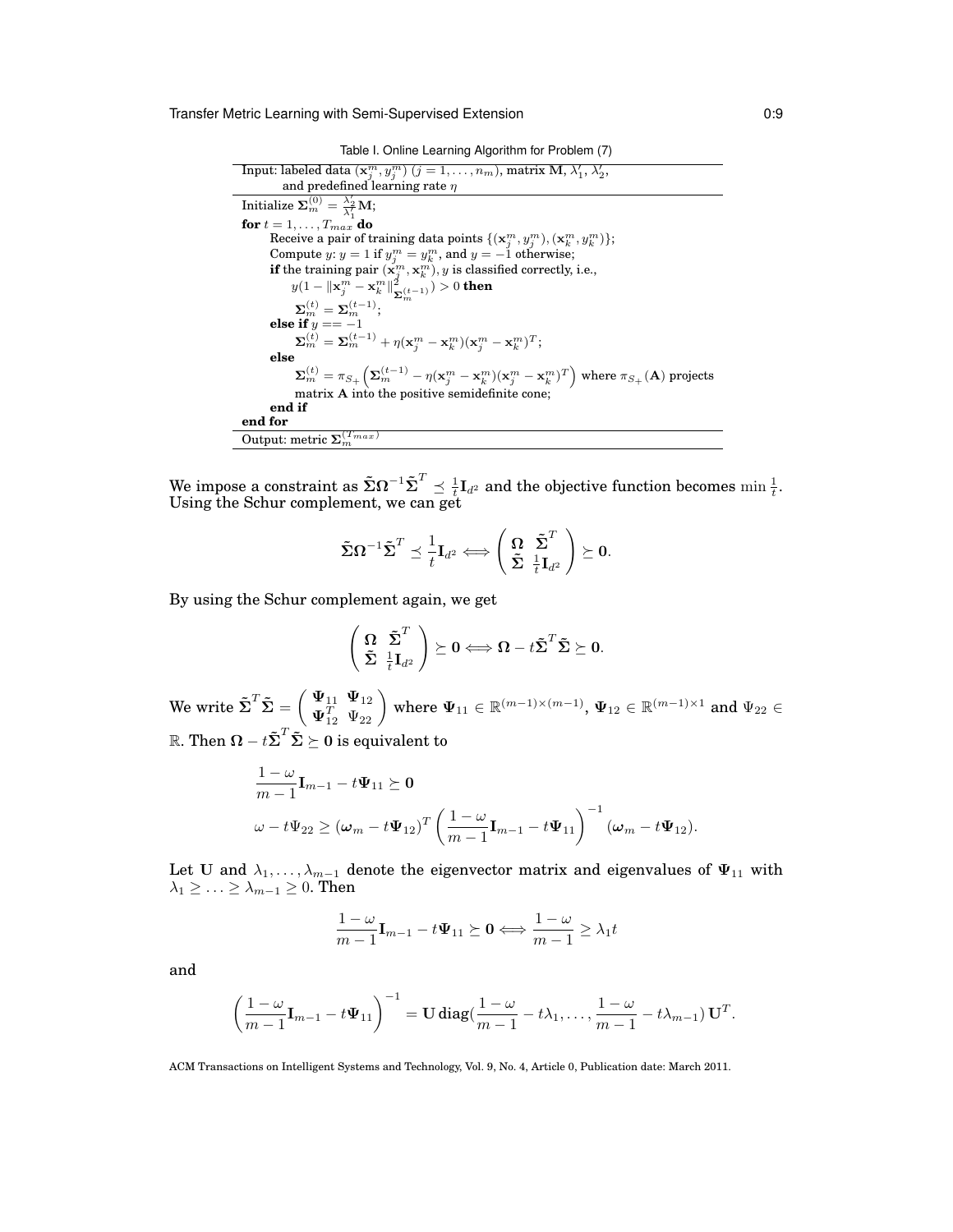Combining the above results, problem (8) is formulated as

$$
\min_{\omega_m, \omega, \mathbf{f}, t} \quad -t
$$
\n
$$
\text{s.t.} \quad \frac{1-\omega}{m-1} \ge t\lambda_1
$$
\n
$$
\mathbf{f} = \mathbf{U}^T(\omega_m - t\mathbf{\Psi}_{12})
$$
\n
$$
\sum_{j=1}^{m-1} \frac{f_j^2}{\frac{1-\omega}{m-1} - t\lambda_j} \le \omega - t\mathbf{\Psi}_{22}
$$
\n
$$
\omega(1-\omega) \ge (m-1)\omega_m^T \omega_m,
$$
\n(9)

where  $f_j$  is the j<sup>th</sup> element of **f**. By introducing new variables  $h_j$  and  $r_j$  ( $j = 1, ..., m - 1$ 1), (9) is reformulated as

$$
\min_{\omega_m,\omega,\mathbf{f},t,\{h_j\},\{r_j\}} \quad -t
$$
\n
$$
\text{s.t.} \quad \frac{1-\omega}{m-1} \ge t\lambda_1
$$
\n
$$
\mathbf{f} = \mathbf{U}^T(\omega_m - t\mathbf{\Psi}_{12})
$$
\n
$$
\sum_{j=1}^{m-1} h_j \le \omega - t\mathbf{\Psi}_{22}
$$
\n
$$
r_j = \frac{1-\omega}{m-1} - t\lambda_j \ \forall j
$$
\n
$$
\frac{f_j^2}{r_j} \le h_j \ \forall j
$$
\n
$$
\omega(1-\omega) \ge (m-1)\omega_m^T \omega_m. \tag{10}
$$

Since

$$
\frac{f_j^2}{r_j} \le h_j \iff \left\| \left( \frac{f_j}{\frac{r_j - h_j}{2}} \right) \right\|_2 \le \frac{r_j + h_j}{2}
$$

and

$$
\omega(1-\omega) \ge (m-1)\omega_m^T \omega_m \iff \left\|\left(\frac{\sqrt{m-1}\omega_m}{\frac{\omega-1}{2}}\right)\right\|_2 \le \frac{\omega+1}{2},
$$

problem (10) is a second-order cone programming (SOCP) problem [Lobo et al. 1998] with  $O(m)$  variables and  $O(m)$  constraints. In many applications, m is very small and we can use a standard solver to solve problem (10) very efficiently.

We set the initial value of  $\omega$  to  $\frac{1}{m}$  and that of  $\omega_m$  to a zero vector which corresponds to the assumption that the target task is unrelated to the source tasks.

After learning the optimal values of  $\Sigma_m$ , we can make prediction for a new data point. Given a test data point  $\mathbf{x}_{\star}^{m}$  for the target task  $T_{m}$ , we first calculate the distances between  $\mathbf{x}_{\star}^{m}$  and all training data points in  $T_{m}$  based on the learned metric  $\mathbf{\Sigma}_{m}$  and then use the *k*-nearest neighbor classifier to classify  $\mathbf{x}_{*}^{m}$ , where we choose  $k = 1$  for simplicity in our experiments.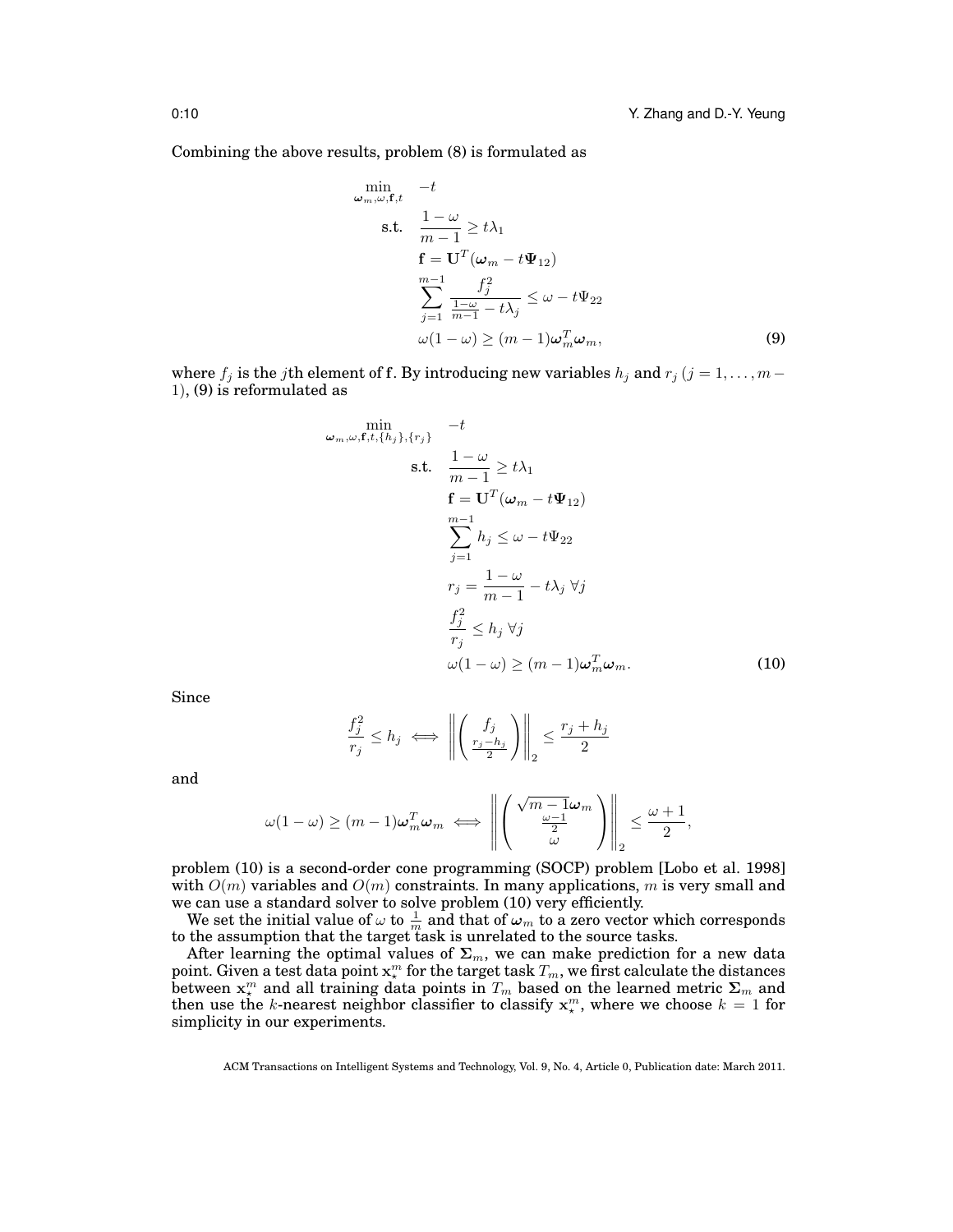### **4.3. Regularization Parameters**  $\lambda_1$  and  $\lambda_2$

Setting the regularization parameters  $\lambda_1$  and  $\lambda_2$  to suitable values plays a crucial role in our method in order to deliver good performance. In the transfer learning setting, however, the labeled data available in the target task is so scarce that model selection techniques such as cross-validation cannot be used to determine the values of  $\lambda_1$  and  $\lambda_2$ . On the other hand, Bayesian regularization [Williams 1995; Cawley et al. 2006; Foo et al. 2009] is usually very effective under this setting by integrating out the regularization parameters. We propose below a Bayesian regularization scheme for our model.

Based on the probabilistic interpretation in Section 3, problem (4) defines a probabilistic model:

$$
p(\mathbf{y}_m|\mathbf{X}_m,\mathbf{\Sigma}_m) \propto \exp\left\{-\frac{2}{n_m(n_m-1)}\sum_{j
$$

$$
p(\mathbf{\Sigma}_m|\lambda_1,\lambda_2) \propto \exp\Big\{-\frac{\lambda_1}{2} \|\mathbf{\Sigma}_m\|_F^2 - \frac{\lambda_2}{2} \text{tr}(\tilde{\mathbf{\Sigma}}\mathbf{\Omega}^{-1}\tilde{\mathbf{\Sigma}}^T)\Big\},\tag{12}
$$

where  $\mathbf{X}_m = (\mathbf{x}_1^m, \dots, \mathbf{x}_{n_m}^m)$  is the data matrix for the target task  $T_m$  and  $\mathbf{y}_m =$  $(y_1^m, \ldots, y_{n_m}^m)^T$ . Eq. (11) defines the likelihood given  $\Sigma_m$  and the prior on  $\Sigma_m$  is defined in Eq. (12). Similar to [Foo et al. 2009], we impose Gamma priors on  $\lambda_1$  and  $\lambda_2$ :

$$
\lambda_1 \sim \mathcal{G}(\alpha, \beta)
$$
  

$$
\lambda_2 \sim \mathcal{G}(\alpha, \beta),
$$

where  $G(\alpha, \beta)$  denotes the Gamma distribution with probabilistic density function

$$
p(s|\alpha, \beta) = \frac{s^{\alpha - 1}\beta^{\alpha} \exp\{-\beta s\}}{\Gamma(\alpha)}
$$

with Γ(*⋅*) denoting the Gamma function. In general, the parameters of the Gamma priors for  $\lambda_1$  and  $\lambda_2$  can be assigned different values. Here, for simplicity, we use the same parameter values for both  $\lambda_1$  and  $\lambda_2$  as [Foo et al. 2009] did. By integrating out  $\lambda_1$  and  $\lambda_2$ , we get

$$
p(\mathbf{\Sigma}_{m}) = \int p(\mathbf{\Sigma}_{m}|\lambda_{1},\lambda_{2})p(\lambda_{1})p(\lambda_{2})d\lambda_{1}d\lambda_{2}
$$
  
\n
$$
= \int_{0}^{\infty} \left(\frac{\lambda_{1}}{2\pi}\right)^{\frac{d^{2}}{2}} \exp\left\{-\frac{\lambda_{1}}{2}\|\mathbf{\Sigma}_{m}\|_{F}^{2}\right\} \frac{\lambda_{1}^{\alpha-1}\beta^{\alpha} \exp\{-\beta\lambda_{1}\}}{\Gamma(\alpha)} d\lambda_{1} \times
$$
  
\n
$$
\int_{0}^{\infty} \left(\frac{\lambda_{2}}{2\pi}\right)^{\frac{dm}{2}} \exp\left\{-\frac{\lambda_{2}}{2}\text{tr}(\tilde{\Sigma}\Omega^{-1}\tilde{\Sigma}^{T})\right\} \frac{\lambda_{2}^{\alpha-1}\beta^{\alpha} \exp\{-\beta\lambda_{2}\}}{\Gamma(\alpha)} d\lambda_{2}
$$
  
\n
$$
= \int_{0}^{\infty} \frac{\beta^{\alpha}}{(2\pi)^{\frac{d^{2}}{2}}\Gamma(\alpha)} \lambda_{1}^{\alpha+\frac{d^{2}}{2}-1} \exp\left\{-\left(\beta+\frac{1}{2}\|\mathbf{\Sigma}_{m}\|_{F}^{2}\right)\lambda_{1}\right\} d\lambda_{1} \times
$$
  
\n
$$
\int_{0}^{\infty} \frac{\beta^{\alpha}}{(2\pi)^{\frac{dm}{2}}\Gamma(\alpha)} \lambda_{2}^{\alpha+\frac{dm}{2}-1} \exp\left\{-\left(\beta+\frac{1}{2}\text{tr}(\tilde{\Sigma}\Omega^{-1}\tilde{\Sigma}^{T})\right)\lambda_{2}\right\} d\lambda_{2}
$$
  
\n
$$
= \frac{\beta^{\alpha}\Gamma(\alpha+\frac{d^{2}}{2})}{(2\pi)^{\frac{d^{2}}{2}}\Gamma(\alpha)(\beta+\frac{1}{2}\|\mathbf{\Sigma}_{m}\|_{F}^{2})^{\alpha+\frac{d^{2}}{2}} \frac{\beta^{\alpha}\Gamma(\alpha+\frac{dm}{2})}{(2\pi)^{\frac{dm}{2}}\Gamma(\alpha)(\beta+\frac{1}{2}\text{tr}(\tilde{\Sigma}\Omega^{-1}\tilde{\Sigma}^{T}))^{\alpha+\frac{dm}{2}}}
$$

and so

$$
\ln p(\mathbf{\Sigma}_m) = -(\alpha + \frac{d^2}{2})\ln(\beta + \frac{1}{2}\|\mathbf{\Sigma}_m\|_F^2) - (\alpha + \frac{dm}{2})\ln(\beta + \frac{1}{2}\text{tr}(\tilde{\mathbf{\Sigma}}\mathbf{\Omega}^{-1}\tilde{\mathbf{\Sigma}}^T)) + \text{Const.}
$$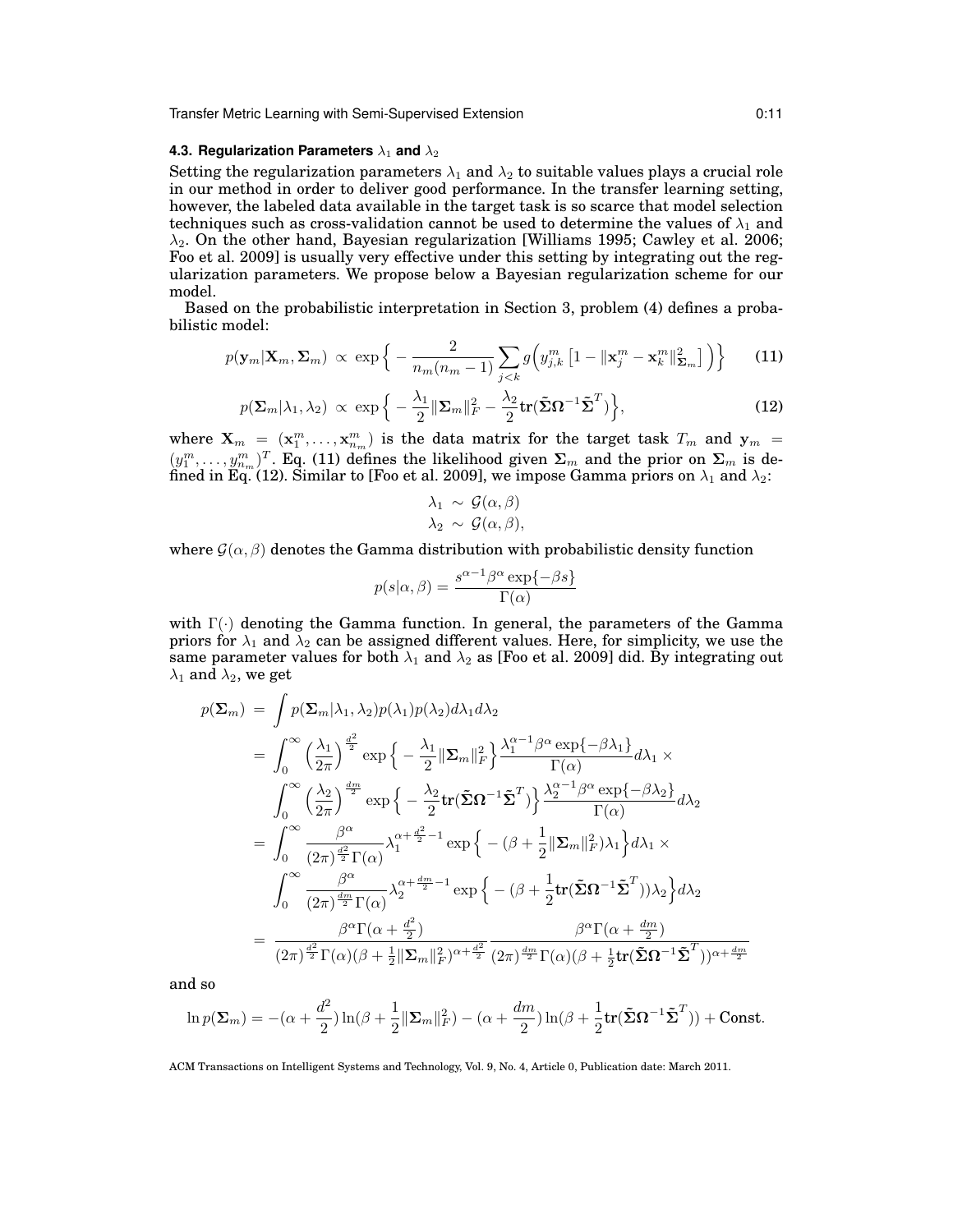The maximum a posterior (MAP) solution can be obtained by solving the following optimization problem

$$
\min_{\Sigma_m,\Omega} \frac{2}{n_m(n_m-1)} \sum_{j < k} g\left(y_{j,k}^m \left[1 - \|\mathbf{x}_j^m - \mathbf{x}_k^m\|_{\Sigma_m}^2\right]\right) + (\alpha + \frac{d^2}{2})\ln(\beta + \frac{1}{2}\|\Sigma_m\|_F^2) \n+ (\alpha + \frac{dm}{2})\ln(\beta + \frac{1}{2}\text{tr}(\tilde{\Sigma}\Omega^{-1}\tilde{\Sigma}^T)) \n\text{s.t. } \Sigma_m \succeq \mathbf{0} \n\tilde{\Sigma} = (\text{vec}(\Sigma_1), \dots, \text{vec}(\Sigma_{m-1}), \text{vec}(\Sigma_m)) \n\Omega \succeq 0 \n\text{tr}(\Omega) = 1.
$$
\n(13)

Since problem (13) is non-convex due to the non-convexity of the logarithm function, we use a majorization-minimization (MM) algorithm [Lange et al. 2000] to solve it. An MM algorithm, which can be viewed as a generalization of the expectationmaximization (EM) algorithm [Dempster et al. 1977], is an iterative algorithm which derives an upper bound of the objective function as a surrogate function in each iteration based on the solution obtained in the previous iteration and then minimizes the surrogate function instead of the original objective function. The solution found by an MM algorithm can be proved to be the locally optimal solution. Since the logarithm function is a concave function, we have  $\ln(a) \leq \ln(b) + \frac{a-b}{b}$  for any two scalars a and b due to the first-order property of a concave function. In the  $(k+1)$ th iteration of an MM algorithm, we have

$$
\ln(\beta + \frac{1}{2} \|\mathbf{\Sigma}_m\|_F^2) \leq \ln(\beta + \frac{1}{2} \|\mathbf{\Sigma}_m^{(k)}\|_F^2) + \frac{\beta + \frac{1}{2} \|\mathbf{\Sigma}_m\|_F^2}{\beta + \frac{1}{2} \|\mathbf{\Sigma}_m^{(k)}\|_F^2} - 1
$$

and

$$
\ln (\beta + \frac{1}{2} \mathbf{tr}(\tilde{\boldsymbol{\Sigma}} \boldsymbol{\Omega}^{-1} \tilde{\boldsymbol{\Sigma}}^T)) \le \ln \left( \beta + \frac{1}{2} \mathbf{tr}(\tilde{\boldsymbol{\Sigma}}^{(k)} \boldsymbol{\Omega}^{-1} (\tilde{\boldsymbol{\Sigma}}^{(k)})^T) \right) + \frac{\beta + \frac{1}{2} \mathbf{tr}(\tilde{\boldsymbol{\Sigma}} \boldsymbol{\Omega}^{-1} \tilde{\boldsymbol{\Sigma}}^T)}{\beta + \frac{1}{2} \mathbf{tr}(\tilde{\boldsymbol{\Sigma}}^{(k)} \boldsymbol{\Omega}^{-1} (\tilde{\boldsymbol{\Sigma}}^{(k)})^T)} - 1
$$

where  $\Sigma_m^{(k)}$  (and also  $\tilde{\Sigma}^{(k)}$ ) denotes the solution obtained in the  $k$ th iteration. So in the  $(k+1)$ th iteration, the optimization problem can be formulated as

$$
\min_{\Sigma_m,\Omega} \frac{2}{n_m(n_m-1)} \sum_{j < k} g\Big(y_{j,k}^m \left[1 - \|\mathbf{x}_j^m - \mathbf{x}_k^m\|_{\Sigma_m}^2\right]\Big) + \frac{\tilde{\lambda}_1}{2} \|\Sigma_m\|_F^2 + \frac{\tilde{\lambda}_2}{2} \text{tr}(\tilde{\Sigma}\Omega^{-1}\tilde{\Sigma}^T)
$$
\n
$$
\text{s.t. } \Sigma_m \succeq \mathbf{0}
$$
\n
$$
\tilde{\Sigma} = (\text{vec}(\Sigma_1), \dots, \text{vec}(\Sigma_{m-1}), \text{vec}(\Sigma_m))
$$
\n
$$
\Omega \succeq 0
$$
\n
$$
\text{tr}(\Omega) = 1,
$$
\n(14)

where

$$
\tilde{\lambda}_1 = \frac{\alpha + \frac{d^2}{2}}{\beta + \frac{1}{2} \|\mathbf{\Sigma}_m^{(k)}\|_F^2}
$$
\n
$$
\tilde{\lambda}_2 = \frac{\alpha + \frac{dm}{2}}{\beta + \frac{1}{2}\text{tr}(\tilde{\mathbf{\Sigma}}^{(k)}\mathbf{\Omega}^{-1}(\tilde{\mathbf{\Sigma}}^{(k)})^T)}.
$$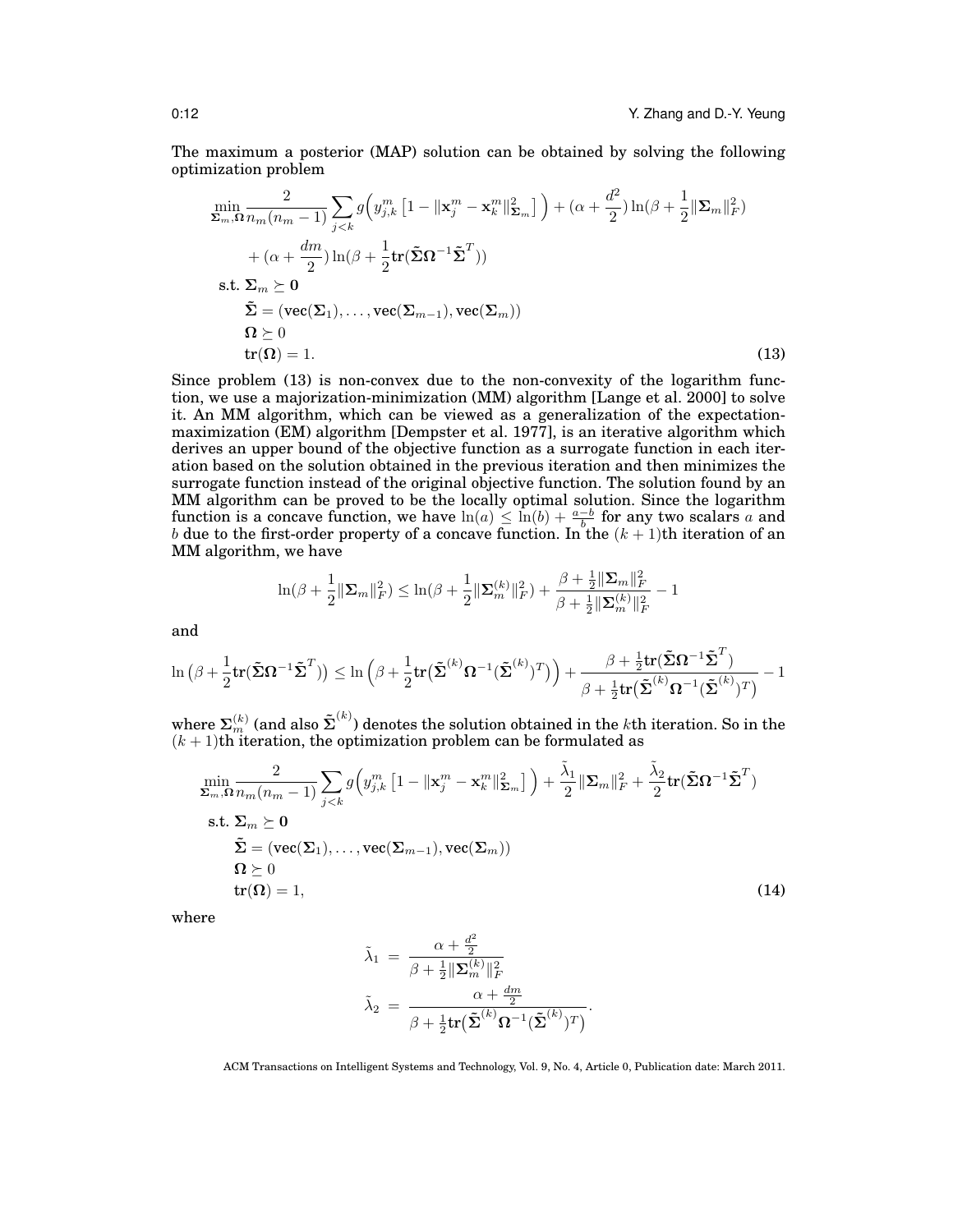Problem (14) is almost identical to problem (4) with the exception of the regularization parameters. In problem (4), the regularization parameters  $\lambda_1$  and  $\lambda_2$  are set by the user but the regularization parameters  $\tilde{\lambda}_1$  and  $\tilde{\lambda}_2$  are automatically determined by the solution obtained in the previous iteration. Since problems (14) and (4) have the same formulation, we can still use the optimization procedure developed in the previous sections with the only modification in the values of the regularization parameters. Thus this model selection technique can be incorporated into the learning procedure easily. Moreover, the experiments in [Foo et al. 2009] show that the system performance is not sensitive to the values of  $\alpha$  and  $\beta$  and hence their values are easy to set.

### **5. SEMI-SUPERVISED EXTENSION**

In many applications, even though the labeled data available in the target task is scarce due to the costly labeling effort required, large quantities of unlabeled data are available at very low cost. Semi-supervised learning [Chapelle et al. 2006] is an increasingly popular learning paradigm that seeks to exploit the unlabeled data especially under situations in which the labeled data is scarce. When some conditions about the data are satisfied, it has been demonstrated by many researchers that the generalization performance of learning systems can be improved by learning under the semi-supervised setting. In this section, we investigate a semi-supervised extension of transfer metric learning that explicitly exploits unlabeled data in the target task.

The manifold assumption [Belkin et al. 2006] is widely adopted by many semisupervised learning algorithms. Under this assumption, nearby points are more likely to have the same class label for classification problems and similar low-dimensional representation for dimensionality reduction problems. Similarly, for metric learning, we want nearby points to remain near to each other in the new space after learning the metric. This is the central idea on which our semi-supervised extension of transfer metric learning is based.

Given  $l_m$  labeled data points  $\{(\mathbf{x}_j^m,y_j^m)\}_{j=1}^{l_m}$  and  $u_m$  unlabeled points  $\{\mathbf{x}_j^m\}_{j=l_m+1}^{l_m+u_m}$  (i.e., a total of  $n_m = l_m + u_m$  data points) for the target task  $T_m$ , we first construct a Knearest neighbor graph  $G = (V, E)$  in a way called local scaling [Zelnik-Manor and Perona 2004], with the vertex set  $V = \{1, \ldots, n_m\}$  corresponding to the labeled and unlabeled data points and the edge set  $E \subseteq V \times V$  representing the relationships between data points. Each edge is assigned a weight  $w_{ij}$  which reflects the similarity  $\text{between points } \mathbf{x}_i^m \text{ and } \mathbf{x}_j^m$ :

$$
w_{ij} = \left\{ \begin{array}{ll} \exp\left(-\frac{\|\mathbf{x}_i^m - \mathbf{x}_j^m\|_2^2}{\sigma_i \sigma_j}\right) & \text{if } \mathbf{x}_i^m \in N_K(\mathbf{x}_j^m) \text{ or } \mathbf{x}_j^m \in N_K(\mathbf{x}_i^m) \\ 0 & \text{otherwise} \end{array} \right.
$$

where  $\|\cdot\|_2$  denotes the 2-norm of a vector,  $N_K(\mathbf{x}_i^m)$  denotes the neighborhood set of K-nearest neighbors of  $x_i^m$ , and  $\sigma_i$  ( $\sigma_j$ ) is the distance between  $x_i^m$  ( $x_j^m$ ) and its Kth nearest neighbor.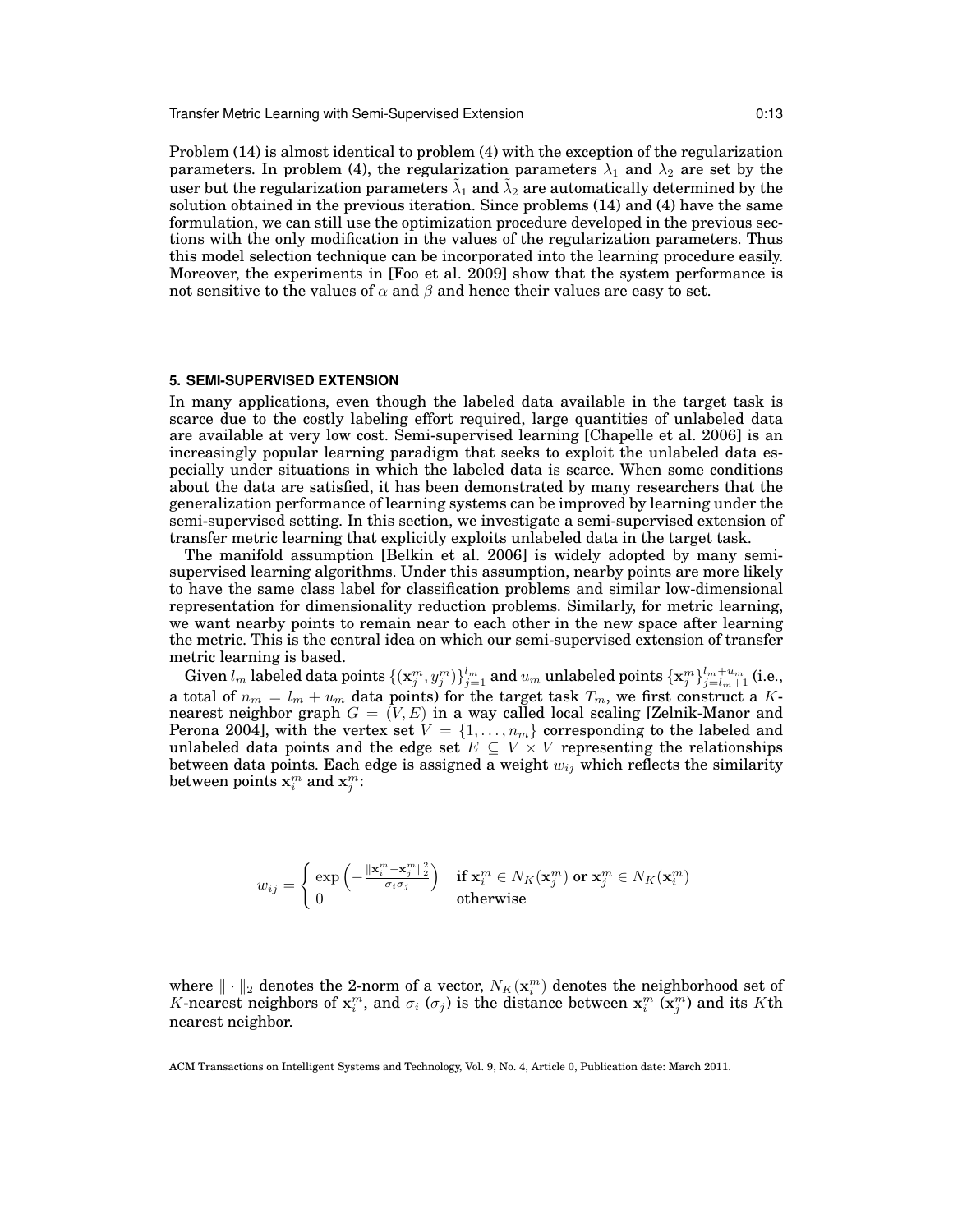Then we define a new regularization term based on the manifold assumption as follows:

$$
\sum_{i=1}^{n_m} \sum_{j=1}^{n_m} w_{ij} ||\mathbf{x}_i^m - \mathbf{x}_j^m||_{\mathbf{\Sigma}_m}^2
$$
\n
$$
= \sum_{i=1}^{n_m} \sum_{j=1}^{n_m} w_{ij} (\mathbf{x}_i^m - \mathbf{x}_j^m)^T \mathbf{\Sigma}_m (\mathbf{x}_i^m - \mathbf{x}_j^m)
$$
\n
$$
= \sum_{i=1}^{n_m} \sum_{j=1}^{n_m} w_{ij} \text{tr} (\mathbf{\Sigma}_m (\mathbf{x}_i^m - \mathbf{x}_j^m) (\mathbf{x}_i^m - \mathbf{x}_j^m)^T)
$$
\n
$$
= \text{tr} (\mathbf{\Sigma}_m \sum_{i=1}^{n_m} \sum_{j=1}^{n_m} w_{ij} (\mathbf{x}_i^m - \mathbf{x}_j^m) (\mathbf{x}_i^m - \mathbf{x}_j^m)^T)
$$
\n
$$
= \text{tr} (\mathbf{\Sigma}_m \sum_{i=1}^{n_m} \sum_{j=1}^{n_m} w_{ij} (||\mathbf{x}_i^m||_2^2 + ||\mathbf{x}_j^m||_2^2 - 2(\mathbf{x}_j^m)^T \mathbf{x}_i^m))
$$
\n
$$
= 2 \text{tr} (\mathbf{\Sigma}_m (\sum_{i=1}^{n_m} d_i ||\mathbf{x}_i^m||_2^2 - \sum_{i=1}^{n_m} \sum_{j=1}^{n_m} w_{ij} (\mathbf{x}_j^m)^T \mathbf{x}_i^m))
$$
\n
$$
= 2 \text{tr} (\mathbf{\Sigma}_m \mathbf{X}_m (\mathbf{D} - \mathbf{W}) \mathbf{X}_m^T) = 2 \text{tr} (\mathbf{\Sigma}_m \mathbf{X}_m \mathbf{L} \mathbf{X}_m^T), \qquad (15)
$$

where  $d_i = \sum_{j=1}^{n_m} w_{ij}$ ,  $\mathbf{D} = \text{diag}(d_1, \dots, d_{n_m})$  is a diagonal matrix with the *i*th diagonal element being  $d_i$ , W is the similarity matrix with the  $(i, j)$ th element being  $w_{ij}$ ,  $\mathbf{L} =$ **D** *−* **W** is the Laplacian matrix [Chung 1997] of **W**, and  $\mathbf{X}_m = (\mathbf{x}_1^m, \dots, \mathbf{x}_{n_m}^m)$  is the data matrix for the target task  $T_m$ .

Adding the new regularization term in Eq. (15) into the objective function of problem (6), we get the optimization problem for semi-supervised transfer metric learning as follows:

$$
\min_{\Sigma_{m},\omega_{m},\omega,\Omega} \quad \frac{2}{n_{m}(n_{m}-1)} \sum_{j\n
$$
+ \frac{\lambda_{2}}{2} \text{tr}(\tilde{\Sigma}\Omega^{-1}\tilde{\Sigma}^{T}) + \lambda_{3} \text{tr}\left(\mathbf{\Sigma}_{m}\mathbf{X}_{m}\mathbf{L}\mathbf{X}_{m}^{T}\right)
$$
\n
$$
\text{s.t.} \quad \Sigma_{m} \succeq \mathbf{0}
$$
\n
$$
\Omega = \begin{pmatrix} \frac{1-\omega}{m-1}\mathbf{I}_{m-1} & \omega_{m} \\ \omega_{m}^{T} & \omega \end{pmatrix}
$$
\n
$$
\tilde{\Sigma} = (\tilde{\Sigma}_{s}, \text{vec}(\Sigma_{m}))
$$
\n
$$
\omega(1-\omega) \geq (m-1)\omega_{m}^{T} \omega_{m}, \qquad (16)
$$
$$

where  $\lambda_3$  is the regularization parameter for the newly added regularization term. Since the new regularization term is linear with respect to  $\Sigma_m$ , problem (16) is still a convex optimization problem and hence we still use an alternating method to solve it.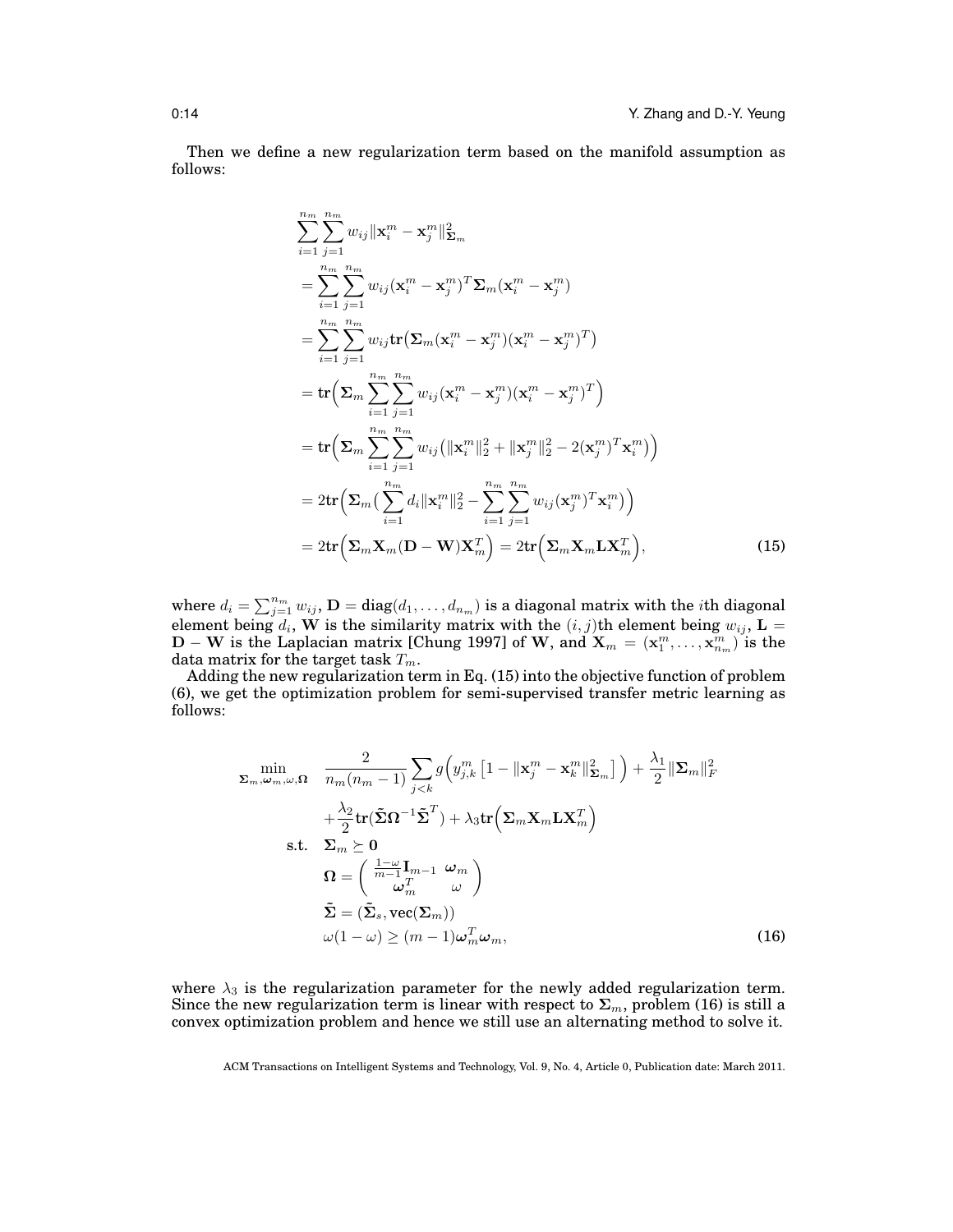When  $\omega_m$  and  $\omega$  are fixed, the optimization problem with respect to  $\Sigma_m$  is formulated as

$$
\min_{\Sigma_m} \quad \frac{2}{n_m(n_m-1)} \sum_{j < k} g\left(y_{j,k}^m \left[1 - \|\mathbf{x}_j^m - \mathbf{x}_k^m\|_{\Sigma_m}^2\right]\right) + \frac{\lambda_1'}{2} \|\Sigma_m\|_F^2 - \lambda_2' \text{tr}(\Sigma_m \mathbf{M})
$$
\n
$$
+ \lambda_3 \text{tr}\left(\Sigma_m \mathbf{X}_m \mathbf{L} \mathbf{X}_m^T\right)
$$
\n
$$
\text{s.t.} \quad \Sigma_m \succeq \mathbf{0}. \tag{17}
$$

Similar to problem (7), we still use the online algorithm in Table I with the only modification being that the initial value for  $\mathbf{\Sigma}_m$  is set to  $\frac{1}{\lambda'_1}$  $(\lambda_2' \mathbf{M} - \lambda_3 \mathbf{X}_m \mathbf{L} \mathbf{X}_m^T)$ . When  $\Sigma_m$ is fixed, the optimization problem with respect to  $\omega_m$  and  $\omega$  is identical to problem (10) which is an SOCP problem. These two steps iterate until convergence to the optimal solution.

# **5.1. Regularization Parameters**  $\lambda_1$ ,  $\lambda_2$  and  $\lambda_3$

(**Σ**)

Similar to Sec. 4.3, we use Bayesian regularization to address the model selection problem for the regularization parameters  $\lambda_1$ ,  $\lambda_2$  and  $\lambda_3$ . The likelihood is also defined as in Eq. (11) and the change lies in the prior on  $\Sigma_m$ :

$$
p(\mathbf{\Sigma}_{m}|\lambda_{1},\lambda_{2},\lambda_{3}) \propto \exp\{-\frac{\lambda_{1}}{2}\|\mathbf{\Sigma}_{m}\|_{F}^{2} - \frac{\lambda_{2}}{2}\mathrm{tr}(\tilde{\mathbf{\Sigma}}\mathbf{\Omega}^{-1}\tilde{\mathbf{\Sigma}}^{T}) - \lambda_{3}\mathrm{tr}\Big(\mathbf{\Sigma}_{m}\mathbf{X}_{m}\mathbf{L}\mathbf{X}_{m}^{T}\Big)\}\}.
$$
 (18)

Similar to the supervised version, we impose Gamma priors on  $\lambda_1$ ,  $\lambda_2$  and  $\lambda_3$ :

$$
\lambda_1 \sim \mathcal{G}(\alpha, \beta)
$$
  
\n
$$
\lambda_2 \sim \mathcal{G}(\alpha, \beta)
$$
  
\n
$$
\lambda_3 \sim \mathcal{G}(\alpha, \beta).
$$

Then, by integrating out all the regularization parameters, we get

$$
p(\Sigma_m)
$$
\n
$$
= \frac{\beta^{\alpha} \Gamma(\alpha + \frac{d^2}{2})}{(2\pi)^{\frac{d^2}{2}} \Gamma(\alpha)(\beta + \frac{1}{2} \|\Sigma_m\|_F^2)^{\alpha + \frac{d^2}{2}}} \times \frac{\beta^{\alpha} \Gamma(\alpha + \frac{dm}{2})}{(2\pi)^{\frac{dm}{2}} \Gamma(\alpha)(\beta + \frac{1}{2} \text{tr}(\tilde{\Sigma} \Omega^{-1} \tilde{\Sigma}^T))^{\alpha + \frac{dm}{2}}} \times \frac{\beta^{\alpha}}{(\beta + \text{tr}(\Sigma_m \mathbf{M}))^{\alpha}} \times F(\lambda_1, \lambda_3),
$$
\n(19)

where  $\mathbf{M} = \mathbf{X}_m \mathbf{L} \mathbf{X}_m^T$  and  $F(\lambda_1, \lambda_3) = \int_0^\infty \int_0^\infty \exp \Big\{ - \frac{\lambda_3^2}{2 \lambda_1} \| \mathbf{M} \|_F^2 \Big\} p(\lambda_1) p(\lambda_3) d\lambda_1 d\lambda_3$  is an irrelevant term with respect to  $\Sigma_m$ . The detailed derivation for Eq. (19) is presented in Appendix B. The MAP solution can be obtained by solving the following problem

$$
\min_{\Sigma_{m},\omega_{m},\omega,\Omega} \quad \frac{2}{n_{m}(n_{m}-1)} \sum_{j\n
$$
+ (\alpha + \frac{dm}{2})\ln(\beta + \frac{1}{2}\text{tr}(\tilde{\Sigma}\Omega^{-1}\tilde{\Sigma}^{T})) + \alpha \ln\left(\beta + \text{tr}(\Sigma_{m}\mathbf{X}_{m}\mathbf{L}\mathbf{X}_{m}^{T})\right)
$$
\n
$$
\text{s.t.} \quad \Sigma_{m} \succeq \mathbf{0}
$$
\n
$$
\Omega = \begin{pmatrix} \frac{1-\omega}{m-1}\mathbf{I}_{m-1} & \omega_{m} \\ \omega_{m}^{T} & \omega \end{pmatrix}
$$
\n
$$
\tilde{\Sigma} = (\tilde{\Sigma}_{s}, \text{vec}(\Sigma_{m}))
$$
\n
$$
\omega(1-\omega) \geq (m-1)\omega_{m}^{T}\omega_{m}.
$$
\n(20)
$$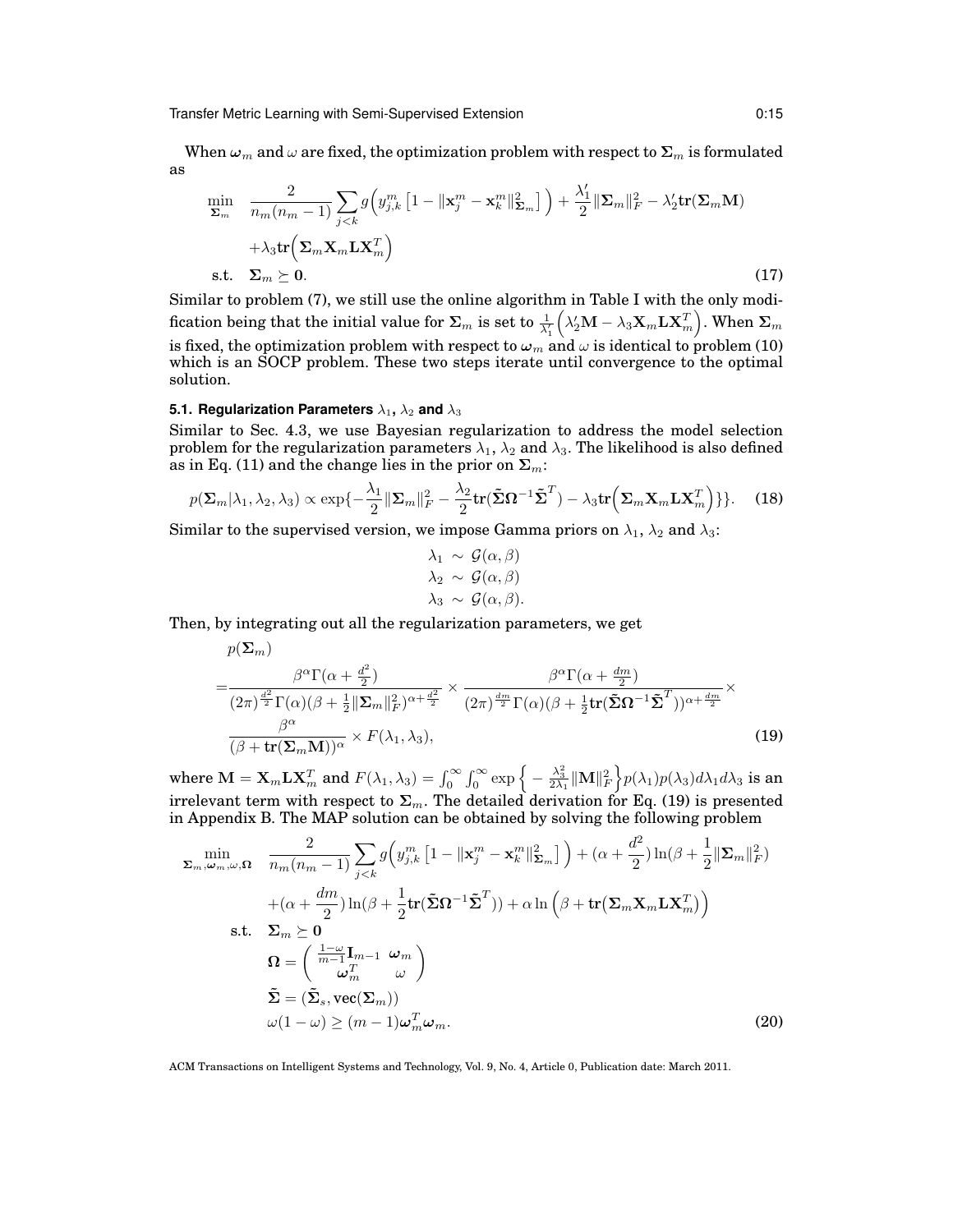We also use an MM algorithm to solve problem (20). In the  $(k + 1)$ th iteration, the optimization problem is identical to problem (16) with the only difference lying in the definition of the regularization parameters:

$$
\tilde{\lambda}_1 = \frac{\alpha + \frac{d^2}{2}}{\beta + \frac{1}{2} \|\mathbf{\Sigma}_m^{(k)}\|_F^2}
$$
\n
$$
\tilde{\lambda}_2 = \frac{\alpha + \frac{dm}{2}}{\beta + \frac{1}{2}\text{tr}(\tilde{\mathbf{\Sigma}}^{(k)}\mathbf{\Omega}^{-1}(\tilde{\mathbf{\Sigma}}^{(k)})^T)}
$$
\n
$$
\tilde{\lambda}_3 = \frac{\alpha}{\beta + \text{tr}(\mathbf{\Sigma}_m^{(k)}\mathbf{X}_m \mathbf{L} \mathbf{X}_m^T)}
$$

# **6. EXPERIMENTS**

We study TML and STML empirically in this section.

#### **6.1. Experiments under Supervised Setting**

We compare TML with two metric learning methods, ITML<sup>4</sup> [Davis et al. 2007] and RDML [Jin et al. 2009], and another metric learning method for transfer learning, L-DML [Zha et al. 2009]. We use the CVX solver [Grant and Boyd 2009]<sup>5</sup> to solve problem (10). We set the learning rate  $\eta$  in Table I to 0.01. For ITML, RDML and L-DML, the best parameters reported in [Davis et al. 2007; Jin et al. 2009; Zha et al. 2009] are used. For classification, we use a 1-Nearest-Neighbor classifier. The distance metric matrices of the source tasks are learned using the RDML method.

6.1.1. Wine Quality Classification. The wine dataset<sup>6</sup> is about wine quality including red and white wine samples. The features include objective tests (e.g., PH values) and the output is based on sensory data. The labels are given by experts with grades between 0 (very bad) and 10 (very excellent). There are 1599 records for the red wine and 4898 for the white wine and so there are two tasks, one for red wine classification and the other for white wine classification. So the two tasks are both multi-class classification problems. Since both RDML and our proposed method in Table I formulate the multiclass classification problem as a binary classification problem by assigning a point pair a positive label if these two data points are from the same class and a negative label otherwise, there is no difference to process the task with multi-class classification problem or binary classification problem for our method. Each task is treated as the target task and the other task as the source task. To see the effect of varying the size of the training set, we vary the percentage of the training data used from 5% to 20%. Each configuration is repeated 10 times. The mean and standard deviation of the classification accuracy are reported in Fig. 1(a) and 1(b). From the results, we can see that the performance of L-DML is comparable to that of ITML and RDML, and TML is always the best one for both tasks.

Moreover, to demonstrate the ability of our method to detect outlier tasks, we add a synthetic task as a source task. The synthetic task is an XOR classification task and its 2-dimensional representation obtained by principal component analysis (PCA) is illustrated in Fig. 2. We use our method to perform transfer metric learning with the settings similar to those above. The mean task correlation matrix derived from the

<sup>4</sup>The implementation of ITML can be found in http://www.cs.utexas.edu/users/pjain/itml/.

<sup>5</sup>http://stanford.edu/*∼*boyd/cvx

<sup>6</sup>http://archive.ics.uci.edu/ml/datasets/Wine+Quality

ACM Transactions on Intelligent Systems and Technology, Vol. 9, No. 4, Article 0, Publication date: March 2011.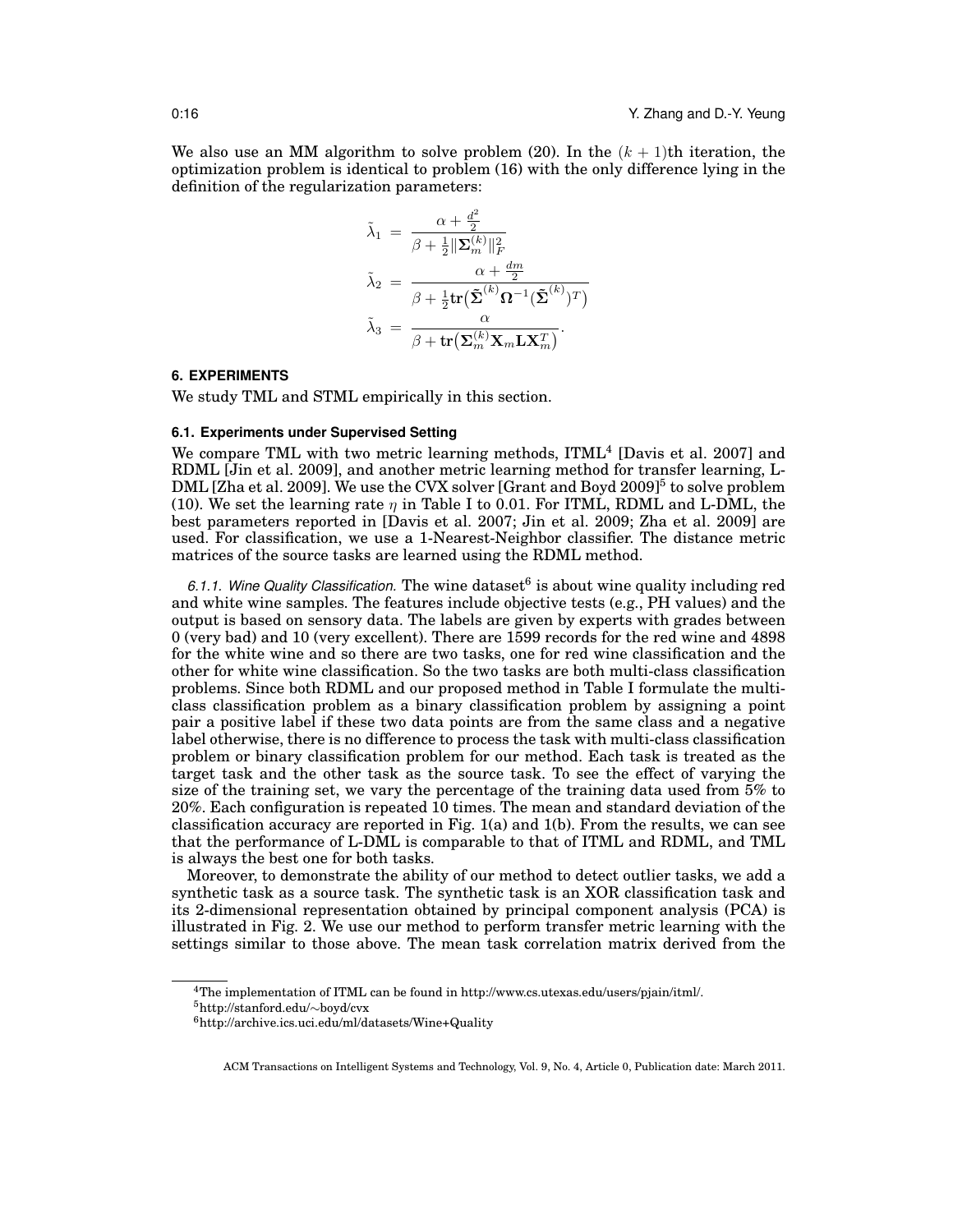

Fig. 1. Overall performance on wine quality classification application. Subfigure (a) reports the performance when the first task is used as the target task and the second task is used as the source task, and subfigure (b) reports the performance when the roles of the two tasks are reversed.

task covariance matrix is

$$
\mathbf{C} = \left(\begin{array}{ccc} 1.0000 & 0.0000 & 0.5623 \\ 0.0000 & 1.0000 & -0.0438 \\ 0.5623 & -0.0438 & 1.0000 \end{array}\right)
$$

when the red wine classification task is treated as the target task. When the white wine classification task is treated as the target task, the mean task correlation matrix is

$$
\mathbf{C} = \begin{pmatrix} 1.0000 & 0.0000 & 0.6217 \\ 0.0000 & 1.0000 & -0.0531 \\ 0.6217 & -0.0531 & 1.0000 \end{pmatrix}.
$$

From the results, we can see that the correlation between the target and synthetic source tasks is close to 0 (*−*0*.*0438 or *−*0*.*0531), showing that our method can make use of task relationships learned to detect outlier tasks. Moreover, the correlation between the white and red wine tasks is much higher indicating that the two tasks are similar to each other.



Fig. 2. 2-dimensional projection of XOR data by PCA, in which data points from the same class are shown with the same symbol (color).

To test the sensitivity of the performance of our method to the values of  $\alpha$  and  $\beta$ used in the Gamma prior, we try different values of  $\alpha$  and  $\beta$  in a setting with 20% of the data points used for training. The results are reported in Fig. 3(a) to Fig. 3(d). We can see that our method is not very sensitive to the choice of  $\alpha$  and  $\beta$ .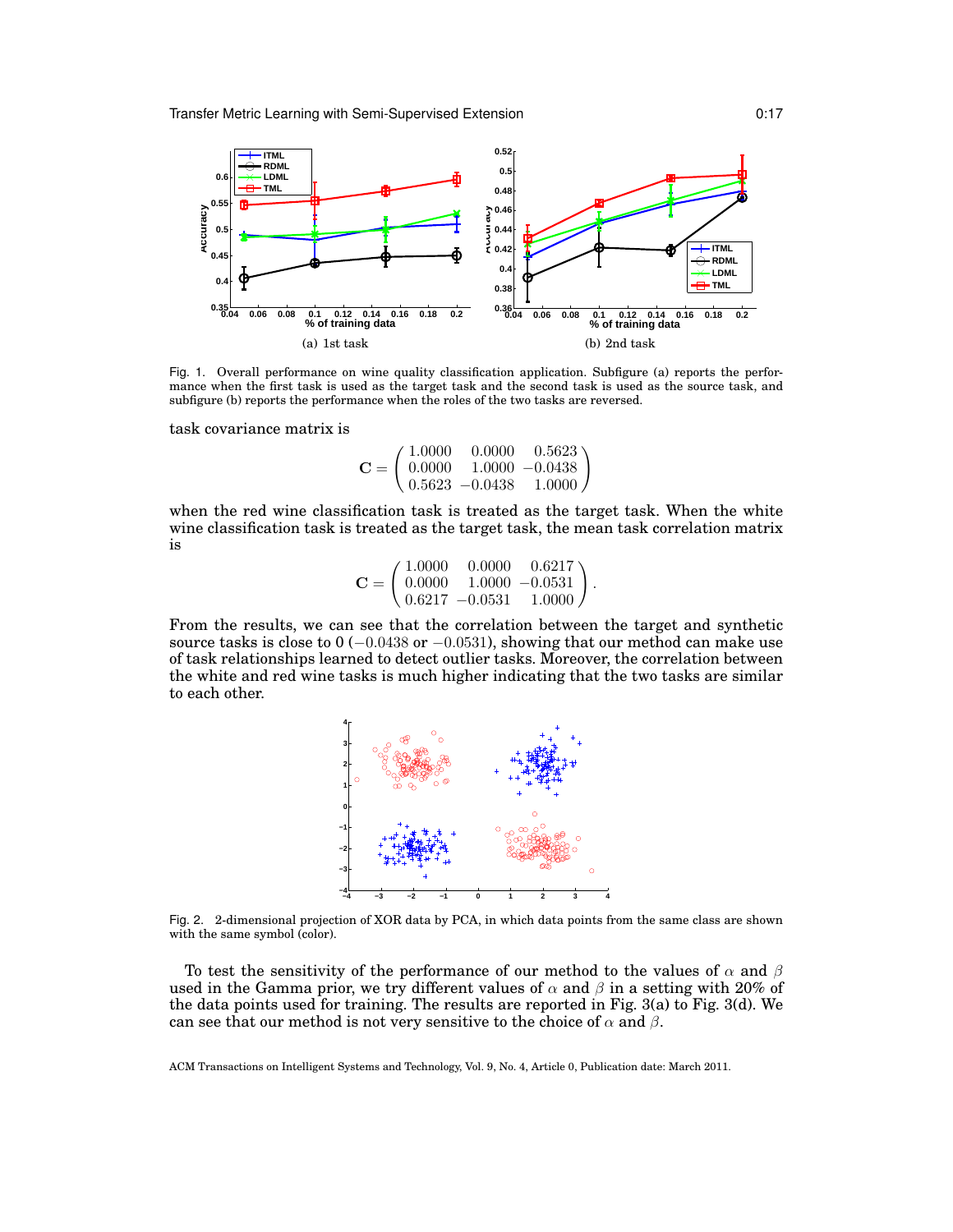

Fig. 3. Effect of varying  $\alpha$  and  $\beta$  on the accuracy of the wine quality classification application.

*6.1.2. Handwritten Letter Classification.* The handwritten letter classification applicaton<sup>7</sup> consists of seven tasks where each task is a binary classification problem. The corresponding letters for each task are:  $c/e$ ,  $g/y$ ,  $m/n$ ,  $a/g$ ,  $a/o$ ,  $f/t$  and  $h/n$ . Each data point has 128 features corresponding to the pixel values of the handwritten letter images. For each task, there are about 1000 positive and 1000 negative data points. The experimental settings are the same as those for wine quality classification above. The results are plotted in Fig.  $4(a)$  to  $4(g)$ . From the results, we find that the performance of L-MDL is worse than that of ITML and RDML on some tasks (4th, 6th and 7th tasks). This may be due to the fact that the objective function of L-MDL is non-convex and hence it is easy to get trapped in bad local minima. TML gives the best performance on almost every task.

6.1.3. USPS Digit Classification. The USPS digit dataset<sup>7</sup> contains 7291 examples each of 255 features. There are nine classification tasks, each corresponding to the classification of two digits. The experimental settings are the same as those for handwritten letter classification. The results are reported in Fig. 5(a) to 5(i). Similar to handwritten digit classification, L-MDL is worse than ITML and RDML on some tasks and TML is better than other methods on almost all tasks.

### **6.2. Experiments under Semi-Supervised Setting**

In this section, we empirically study STML under the semi-supervised setting. We compare STML with TML to demonstrate how unlabeled data can improve the generalization performance. Similar to the experimental settings above, each task is treated as the target task and the other task as the source task. We select 80% of the data

<sup>7</sup>http://multitask.cs.berkeley.edu/

ACM Transactions on Intelligent Systems and Technology, Vol. 9, No. 4, Article 0, Publication date: March 2011.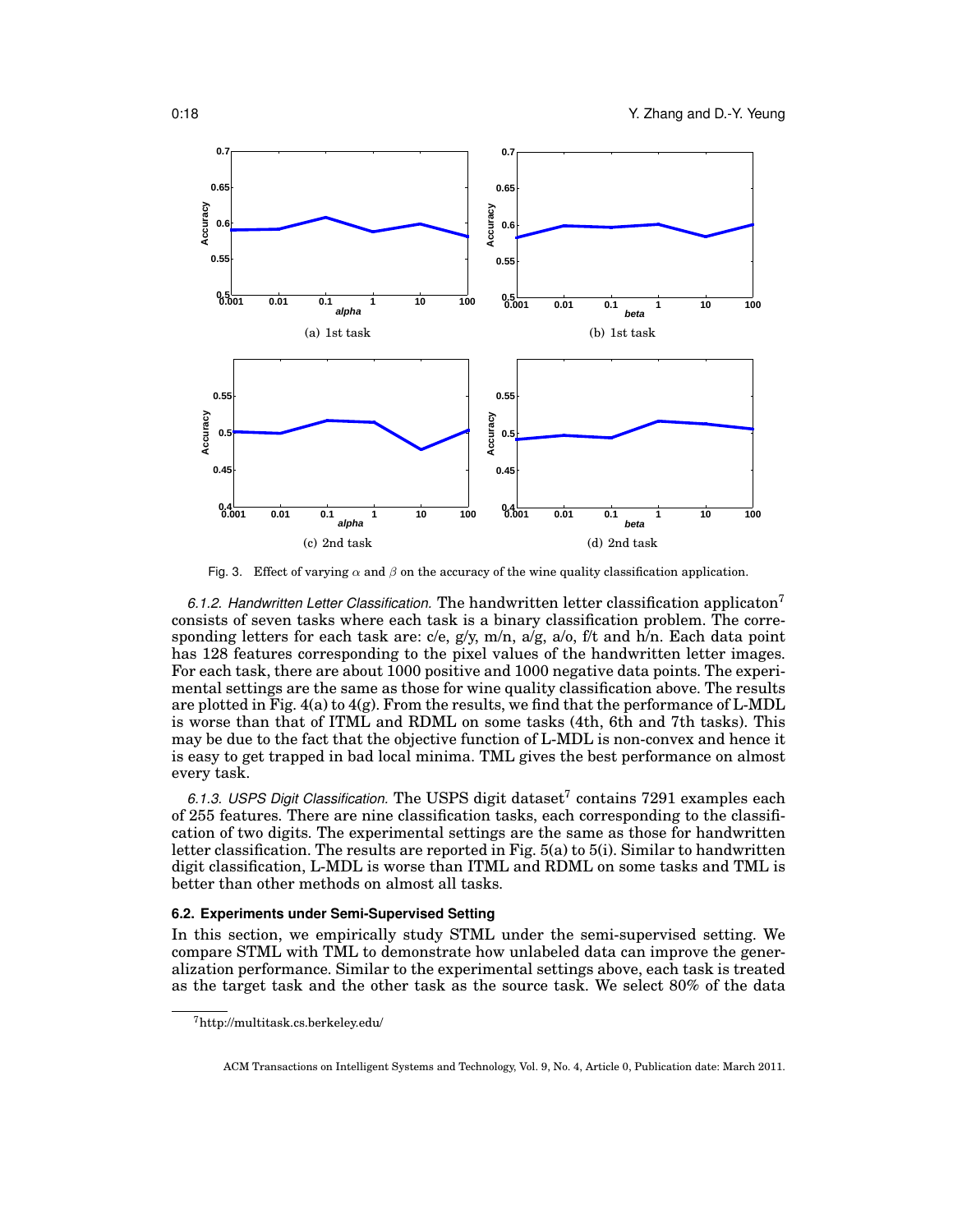

Fig. 4. Overall performance on handwritten letter classification application when one task is the target and the others are source tasks.

as training data which includes both labeled and unlabeled data and we vary the percentage of the labeled data used from 5% to 20% at intervals of 5% to see the effect of varying the size of the labeled data set. Each configuration is repeated 10 times and the results are in the form of the mean and standard deviation of the classification accuracy. The results on the unlabeled training data of the three data sets are recorded in Figs. 6, 7 and 8 and the results on the test data are recorded in Figs. 9, 10 and 11. From the results, we can see that the performance of STML is comparable to or even better than that of TML.

6.2.1. Sensitivity Analysis. We also perform sensitivity analysis with respect to  $\alpha$  and  $\beta$ on the wine dataset. We use 20% of the data as labeled data and 60% of the data as unlabeled data in the training set. The results reported in Figs. 12 and 13 again show that our method is not very sensitive to the parameter values used.

#### **7. CONCLUSION**

In this paper, we have proposed a transfer metric learning method to alleviate the labeled data deficiency problem in the target learning task by exploiting useful information from some source tasks. The learning of the distance metrics from the source tasks and the relationships between the source tasks and the target task is formulated as a convex optimization problem which can be solved efficiently. We have also proposed an extension of TML to the semi-supervised setting by exploiting useful in-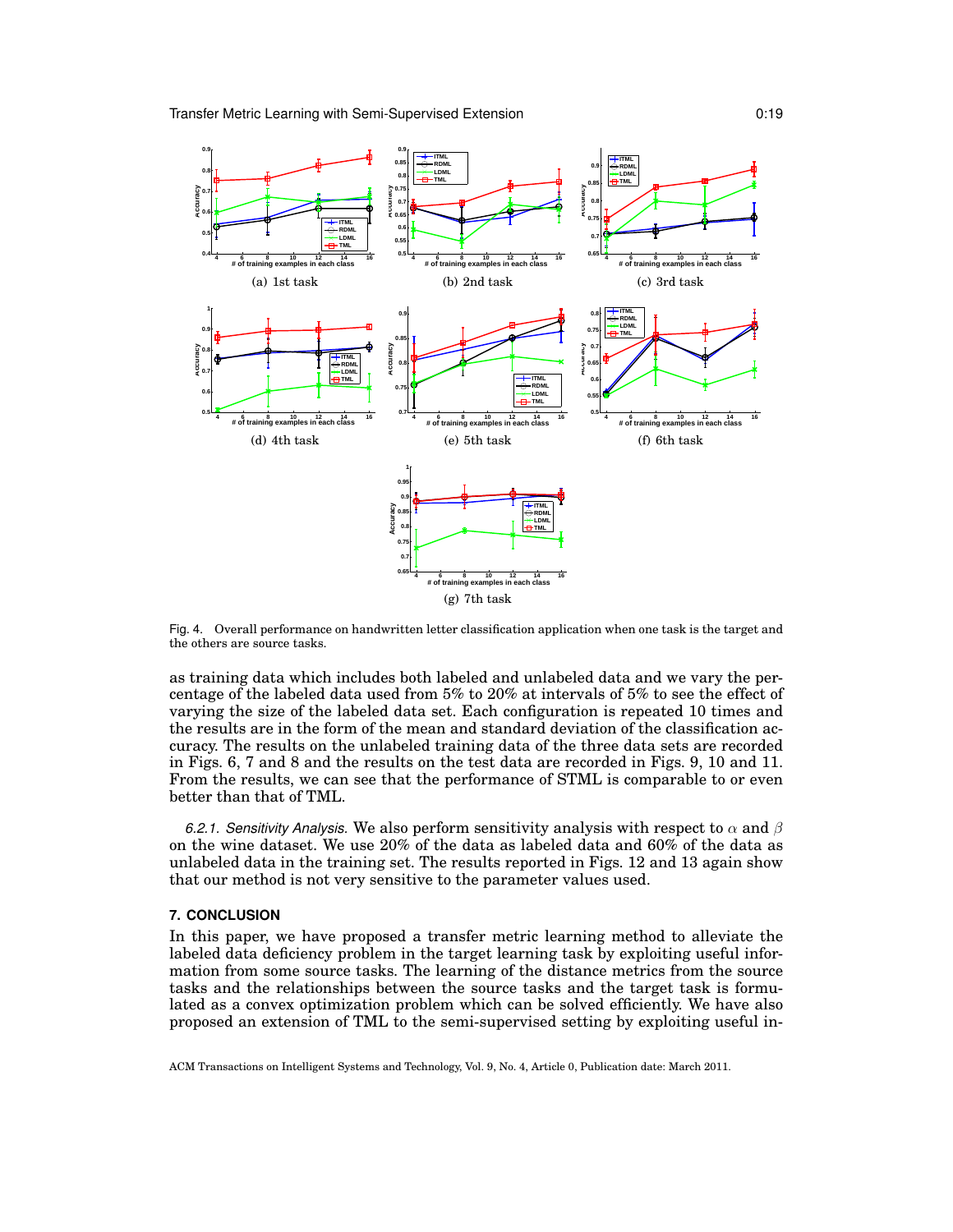

Fig. 5. Overall performance on USPS digit classification application.



Fig. 6. Comparison of TML and STML on wine quality classification application (unlabeled training data).

formation contained in the unlabeled data. In our future research, we will apply our method to a wider range of supervised and semi-supervised learning applications.

# **Appendix: Optimization Procedure for Problem (3)**

We present here the optimization procedure for solving problem (3). We use an alternating method with two subproblems to be presented separately below.

**Optimizing w.r.t.**  $\Sigma_i$  when  $\Omega$  and  $\{\Sigma\}_{-i}$  are fixed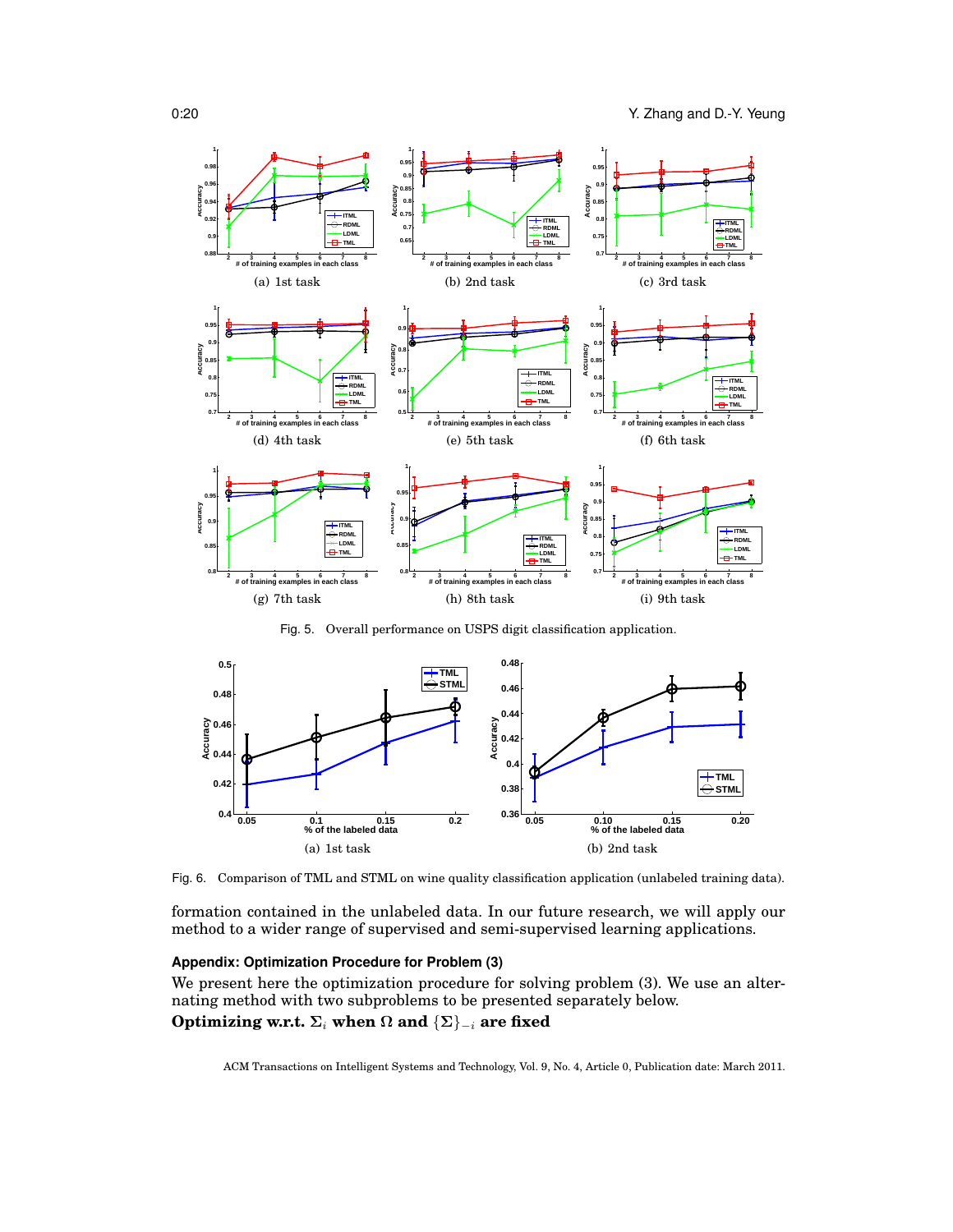

Fig. 7. Comparison of TML and STML on handwritten letter classification application when one task is the target and the others are source tasks (unlabeled training data).

We first define  $\tilde{\bm{\Sigma}}$  and  $\bm{\Omega}^{-1}$  as

$$
\tilde{\bm{\Sigma}} \, = \, \left( \text{vec}(\bm{\Sigma}_i), \tilde{\bm{\Sigma}}_{-i} \right) \\[0.2cm] \bm{\Omega}^{-1} \, = \, \left( \frac{\gamma_{ii}}{\bm{\gamma}_i} \, \frac{\bm{\gamma}_i^T}{\bm{\Gamma}_{-i}} \right).
$$

Then the third term in the objective function of problem (3) can be rewritten as

$$
\begin{aligned} &\frac{\lambda_2}{2}\text{tr}(\tilde{\boldsymbol{\Sigma}}\boldsymbol{\Omega}^{-1}\tilde{\boldsymbol{\Sigma}}^T)\\ =&\frac{\lambda_2}{2}\text{tr}\Big((\text{vec}(\boldsymbol{\Sigma}_i),\tilde{\boldsymbol{\Sigma}}_{-i})\left(\begin{array}{c} \gamma_{ii} \ \ \boldsymbol{\gamma}_i^T \ \ \boldsymbol{\Gamma}_{-i} \end{array}\right)\left(\begin{array}{c} \text{vec}(\boldsymbol{\Sigma}_i)^T \\ \ \tilde{\boldsymbol{\Sigma}}_{-i}^T \end{array}\right)\Big)\\ =&\frac{\lambda_2}{2}\Big(\gamma_{ii}\|\text{vec}(\boldsymbol{\Sigma}_i)\|_2^2+2\boldsymbol{\gamma}_i^T\tilde{\boldsymbol{\Sigma}}_{-i}^T\text{vec}(\boldsymbol{\Sigma}_i)+\text{tr}(\tilde{\boldsymbol{\Sigma}}_{-i}\boldsymbol{\Gamma}_{-i}\tilde{\boldsymbol{\Sigma}}_{-i}^T)\Big)\\ =&\frac{\lambda_2}{2}\Big(\gamma_{ii}\|\boldsymbol{\Sigma}_i\|_F^2+2\text{tr}(\mathbf{M}\boldsymbol{\Sigma}_i)+\text{tr}(\tilde{\boldsymbol{\Sigma}}_{-i}\boldsymbol{\Gamma}_{-i}\tilde{\boldsymbol{\Sigma}}_{-i}^T)\Big), \end{aligned}
$$

where  $\|\cdot\|_2$  denotes the 2-norm of a vector and  $\bold{M}$  is a matrix such that  $\text{vec}(\bold{M}) = \tilde{\boldsymbol{\Sigma}}_{-i} \boldsymbol{\gamma}_i.$ Note that the third term in the last equation above is independent of  $\Sigma_i$ . It is easy to show that **M** is a symmetric matrix. The optimization problem with respect to  $\Sigma_i$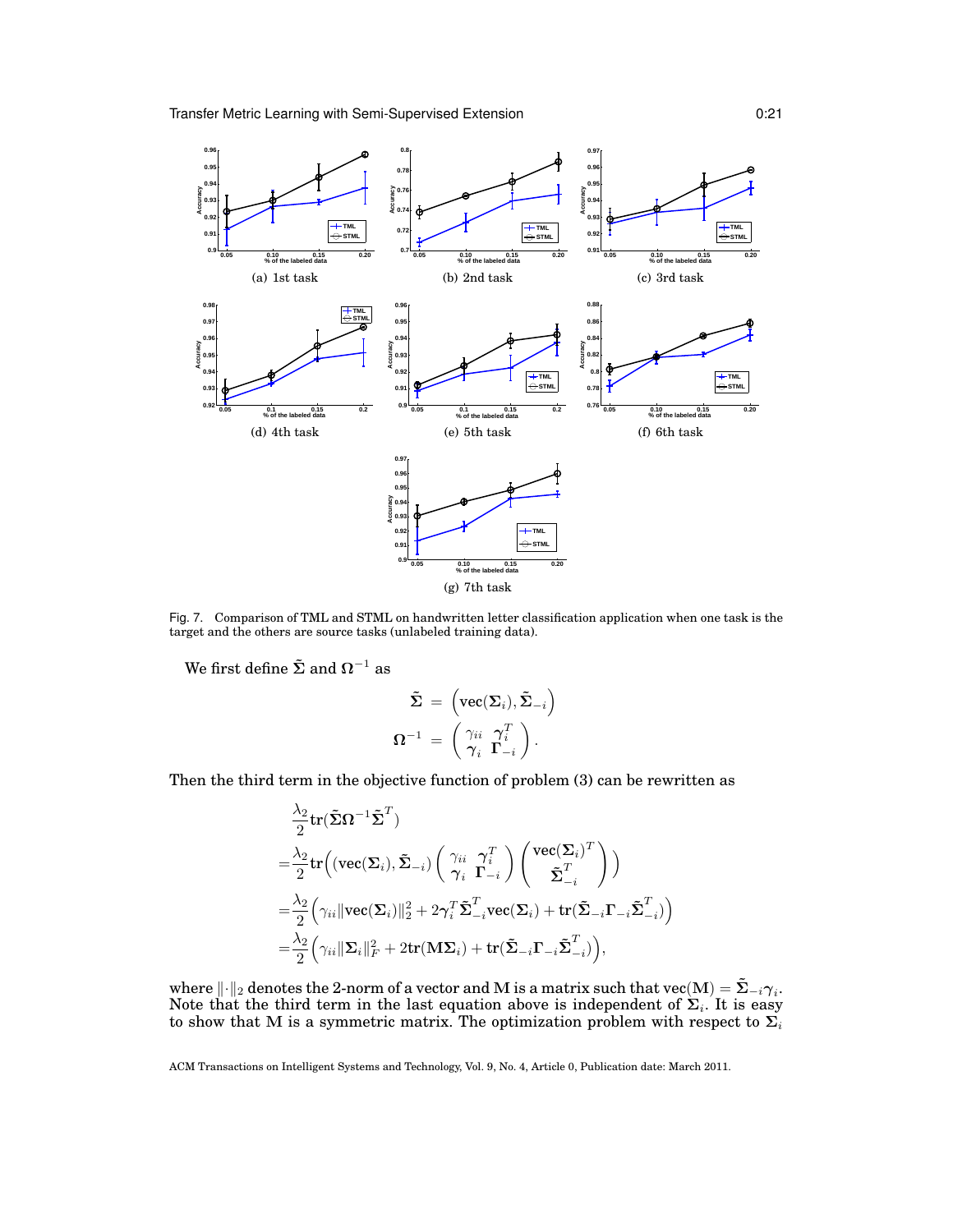

Fig. 8. Comparison of TML and STML on USPS digit classification application (unlabeled training data).



Fig. 9. Comparison of TML and STML on wine quality classification application (test data).

becomes

$$
\min_{\Sigma_i} \quad \frac{2}{n_i(n_i-1)} \sum_{j < k} g\left(y_{j,k}^i \left[1 - \|\mathbf{x}_j^i - \mathbf{x}_k^i\|_{\mathbf{\Sigma}_i}^2\right]\right) + \frac{\lambda_1 + \lambda_2 \gamma_{ii}}{2} \|\mathbf{\Sigma}_i\|_F^2 + \lambda_2 \text{tr}(\mathbf{M}\mathbf{\Sigma}_i)
$$
\ns.t.

\n
$$
\Sigma_i \succeq \mathbf{0}.
$$
\n(21)

It is easy to see that this problem is a convex semidefinite programming (SDP) problem since the objective function is convex with respect to  $\Sigma_i$  and the constraint is a PSD  $\text{constraint on } \Sigma_i$ . Even though solving an SDP problem is computationally demanding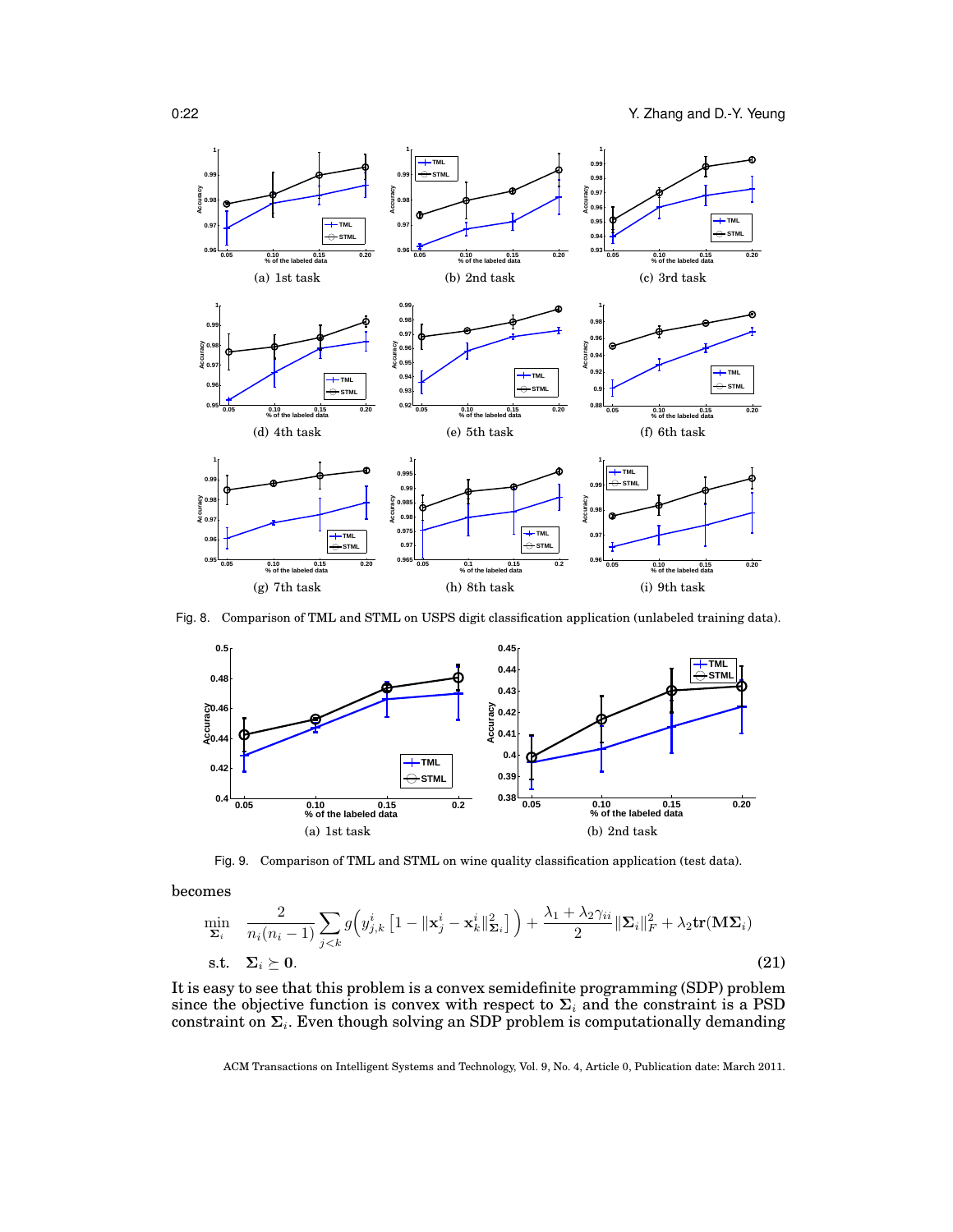

Fig. 10. Comparison of TML and STML on handwritten letter classification application when one task is the target and the others are source tasks (test data).

with poor scalability, we can adopt the technique in [Weinberger and Saul 2008] to use gradient projection to solve it. Moreover, we can also use the online algorithm in [Jin et al. 2009] to solve this problem.

 $\overline{r}$ 

# **Optimizing w.r.t.**  $\Omega$  when  $\{\Sigma_i\}$  are fixed

When  $\{\Sigma_i\}$  are fixed, the optimization problem for finding  $\Omega$  becomes

$$
\min_{\Omega} \quad tr(\Omega^{-1}\tilde{\Sigma}^{T}\tilde{\Sigma})
$$
\n
$$
\text{s.t.} \quad \Omega \succeq 0
$$
\n
$$
\text{tr}(\Omega) = 1.
$$
\n
$$
(22)
$$

Then we have

$$
\begin{aligned} \text{tr}(\boldsymbol{\Omega}^{-1}\textbf{A})\;&=\; \text{tr}(\boldsymbol{\Omega}^{-1}\textbf{A})\text{tr}(\boldsymbol{\Omega}) \\ &=\; \text{tr}((\boldsymbol{\Omega}^{-\frac{1}{2}}\textbf{A}^{\frac{1}{2}})(\textbf{A}^{\frac{1}{2}}\boldsymbol{\Omega}^{-\frac{1}{2}}))\text{tr}(\boldsymbol{\Omega}^{\frac{1}{2}}\boldsymbol{\Omega}^{\frac{1}{2}}) \\ &\geq \; (\text{tr}(\boldsymbol{\Omega}^{-\frac{1}{2}}\textbf{A}^{\frac{1}{2}}\boldsymbol{\Omega}^{\frac{1}{2}}))^2 = (\text{tr}(\textbf{A}^{\frac{1}{2}}))^2, \end{aligned}
$$

where  $\mathbf{A} = \tilde{\boldsymbol{\Sigma}}^T \tilde{\boldsymbol{\Sigma}}.$  The first equality holds because of the last constraint in problem (22) and the last inequality holds because of the Cauchy-Schwarz inequality for the Frobenius norm. Moreover,  $\text{tr}(\boldsymbol{\Omega}^{-1}\textbf{A})$  attains its minimum value  $(\text{tr}(\textbf{A}^{\frac{1}{2}}))^2$  if and only if

$$
\boldsymbol{\Omega}^{-\frac{1}{2}}\mathbf{A}^{\frac{1}{2}}=a\boldsymbol{\Omega}^{\frac{1}{2}}
$$

ACM Transactions on Intelligent Systems and Technology, Vol. 9, No. 4, Article 0, Publication date: March 2011.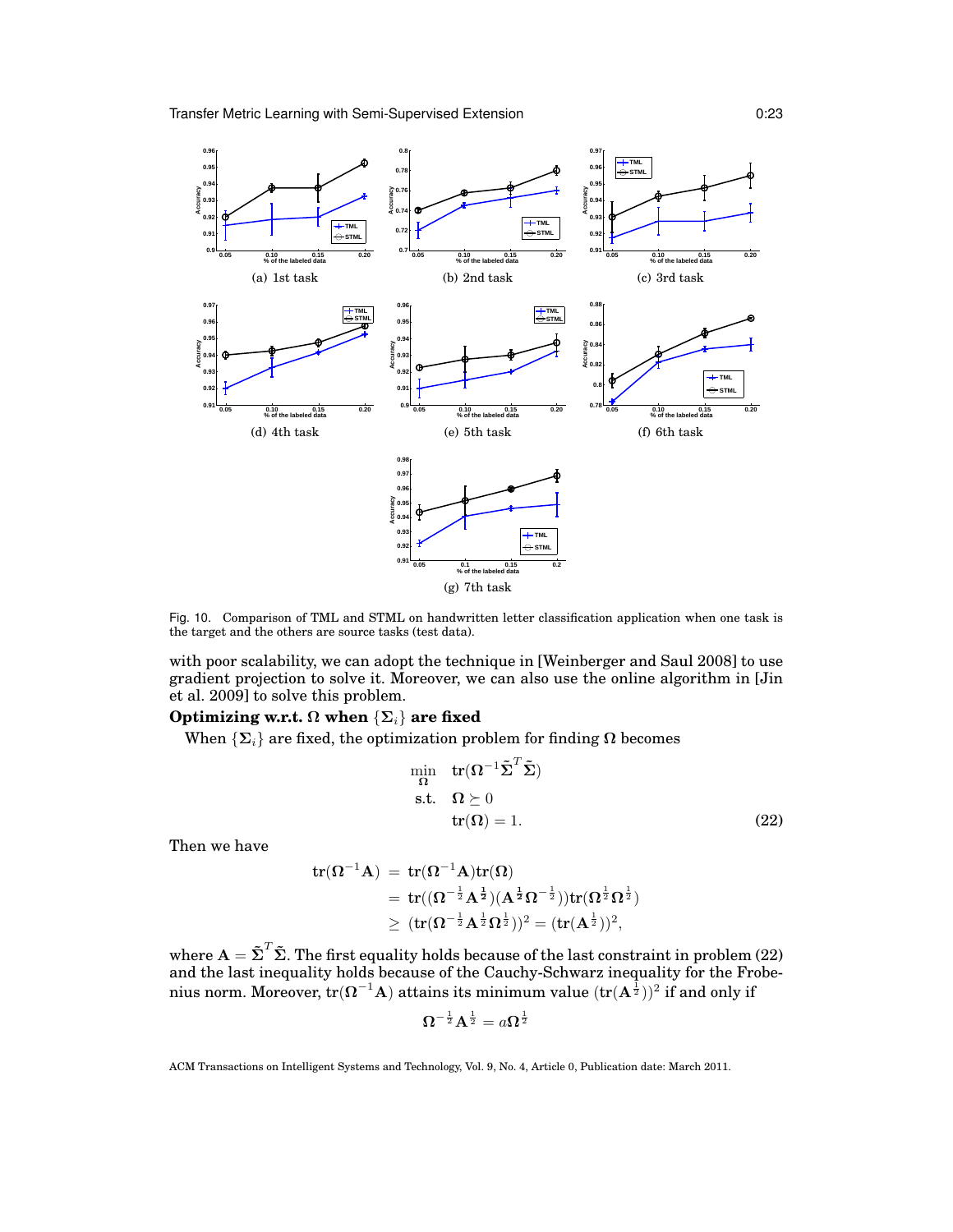

Fig. 11. Comparison of TML and STML on USPS digit classification application (test data).

for some constant  $a$  and  $tr(\Omega) = 1$ . So we can get the following analytical solution:

$$
\boldsymbol{\Omega}=\frac{\left(\tilde{\boldsymbol{\Sigma}}^T\tilde{\boldsymbol{\Sigma}}\right)^{\frac{1}{2}}}{\mathrm{tr}\left(\left(\tilde{\boldsymbol{\Sigma}}^T\tilde{\boldsymbol{\Sigma}}\right)^{\frac{1}{2}}\right)}.
$$

ACM Transactions on Intelligent Systems and Technology, Vol. 9, No. 4, Article 0, Publication date: March 2011.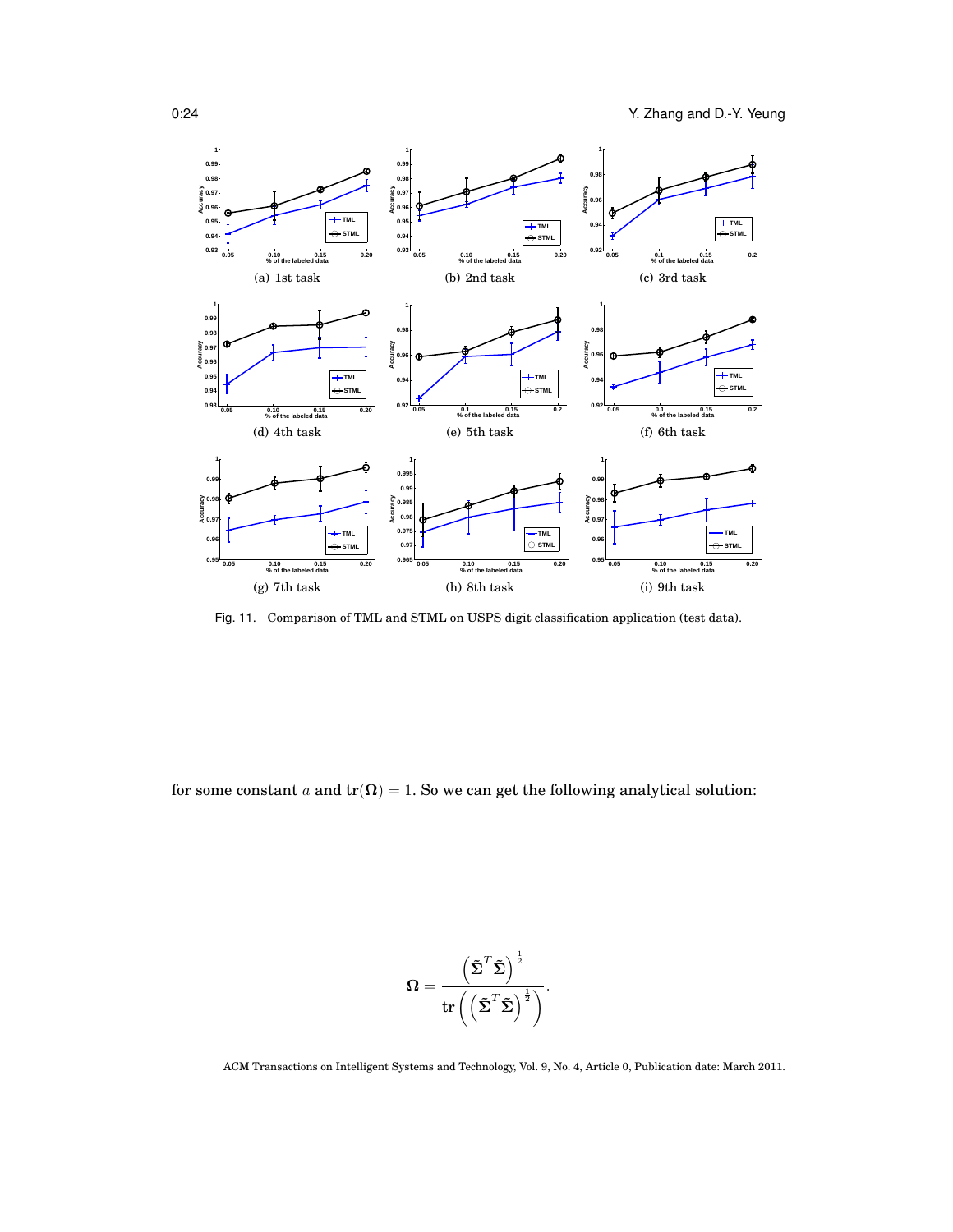

Fig. 12. Effect of varying  $\alpha$  and  $\beta$  in STML on the accuracy of the wine quality classification application (unlabeled training data).

# **Appendix: Detailed derivation for Equation (19)**

$$
p(\Sigma_m)
$$
\n
$$
= \int p(\Sigma_m | \lambda_1, \lambda_2, \lambda_3) p(\lambda_1) p(\lambda_2) p(\lambda_3) d\lambda_1 d\lambda_2 d\lambda_3
$$
\n
$$
= \int_0^\infty \int_0^\infty \left(\frac{\lambda_1}{2\pi}\right)^{\frac{d^2}{2}} \exp\left\{-\frac{\lambda_1}{2} \|\Sigma_m + \frac{\lambda_3}{\lambda_1} \mathbf{M}\|_F^2\right\} p(\lambda_1) p(\lambda_3) d\lambda_1 d\lambda_3 \times
$$
\n
$$
\int_0^\infty \left(\frac{\lambda_2}{2\pi}\right)^{\frac{d m}{2}} \exp\left\{-\frac{\lambda_2}{2} \text{tr}(\tilde{\Sigma} \Omega^{-1} \tilde{\Sigma}^T)\right\} \frac{\lambda_2^{\alpha - 1} \beta^\alpha \exp\{-\beta \lambda_2\}}{\Gamma(\alpha)} d\lambda_2
$$
\n
$$
= \int_0^\infty \frac{\beta^\alpha}{(2\pi)^{\frac{d^2}{2}} \Gamma(\alpha)} \lambda_1^{\alpha + \frac{d^2}{2} - 1} \exp\left\{- (\beta + \frac{1}{2} \|\Sigma_m\|_F^2) \lambda_1\right\} d\lambda_1 \times
$$
\n
$$
\int_0^\infty \frac{\beta^\alpha}{(2\pi)^{\frac{d m}{2}} \Gamma(\alpha)} \lambda_2^{\alpha + \frac{d m}{2} - 1} \exp\left\{- (\beta + \frac{1}{2} \text{tr}(\tilde{\Sigma} \Omega^{-1} \tilde{\Sigma}^T)) \lambda_2\right\} d\lambda_2 \times
$$
\n
$$
\int_0^\infty \frac{\beta^\alpha}{\Gamma(\alpha)} \lambda_3^{\alpha - 1} \exp\left\{- (\beta + \text{tr}(\Sigma_m \mathbf{M})) \lambda_3\right\} d\lambda_3 \times F(\lambda_1, \lambda_3)
$$
\n
$$
= \frac{\beta^\alpha \Gamma(\alpha + \frac{d^2}{2})}{(2\pi)^{\frac{d^2}{2}} \Gamma(\alpha) (\beta + \frac{1}{2} \|\Sigma_m\|_F^2)^{\alpha + \frac{d^2}{2}}} \times \frac{\beta^\alpha \Gamma(\alpha + \frac{dm}{2})}{(2\pi)^{\frac{dm}{2}} \Gamma(\alpha) (\beta + \frac{1}{2} \text{tr
$$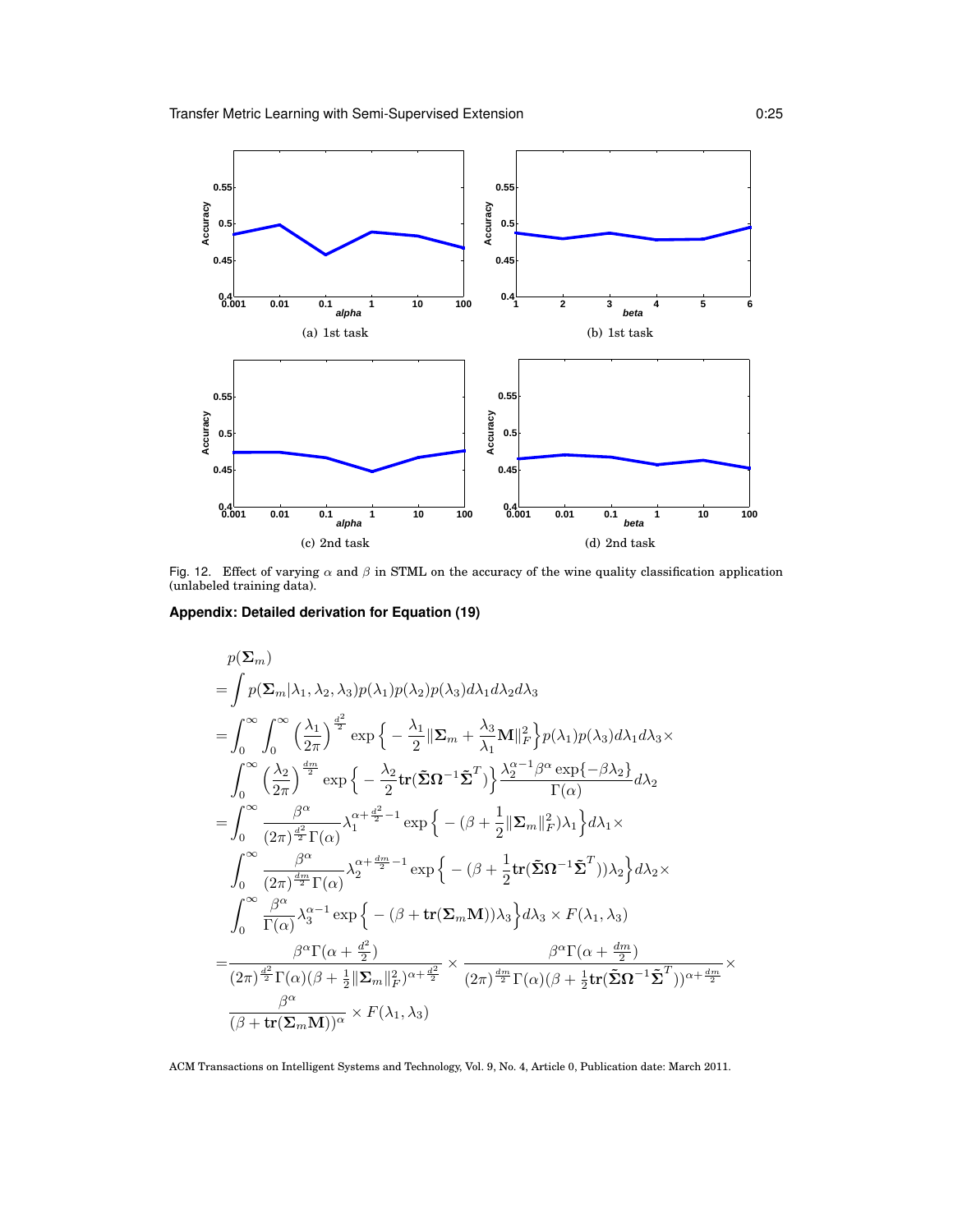

Fig. 13. Effect of varying  $\alpha$  and  $\beta$  in STML on the accuracy of the wine quality classification application (test data).

### **ACKNOWLEDGMENTS**

This research has been supported by General Research Fund 622209 from the Research Grants Council of Hong Kong.

#### **REFERENCES**

- ARGYRIOU, A., EVGENIOU, T., AND PONTIL, M. 2008. Convex multi-task feature learning. *Machine Learning 73,* 3, 243–272.
- BELKIN, M., NIYOGI, P., AND SINDHWANI, V. 2006. Manifold regularization: A geometric framework for learning from labeled and unlabeled examples. *Journal of Machine Learning Research 7*, 2399–2434. BERTSEKAS, D. P. 1999. *Nonlinear Programming*. Athena Scientific.
- BOYD, S. AND VANDENBERGHE, L. 2004. *Convex Optimization*. Cambridge University Press, New York, NY. CARUANA, R. 1997. Multitask learning. *Machine Learning 28,* 1, 41–75.
- CAWLEY, G. C., TALBOT, N. L. C., AND GIROLAMI, M. 2006. Sparse multinomial logistic regression via bayesian l1 regularisation. In *Advances in Neural Information Processing Systems 19*, B. Scholkopf, ¨ J. C. Platt, and T. Hoffman, Eds. Vancouver, British Columbia, Canada, 209–216.
- CHANG, H. AND YEUNG, D.-Y. 2004. Locally linear metric adaptation for semi-supervised clustering. In *Proceedings of the Twenty-first International Conference on Machine Learning*. Banff, Alberta, Canada.
- CHAPELLE, O., ZIEN, A., AND SCHÖLKOPF, B., Eds. 2006. *Semi-Supervised Learning*. MIT Press, Boston.
- CHEN, J., ZHAO, Z., YE, J., AND LIU, H. 2007. Nonlinear adaptive distance metric learning for clustering. In *Proceedings of the 13th ACM SIGKDD International Conference on Knowledge Discovery and Data Mining*. San Jose, California, USA, 123–132.
- CHUNG, F. R. K. 1997. *Spectral Graph Theory*. American Mathematical Society, Rhode Island.
- DAVIS, J. V. AND DHILLON, I. S. 2008. Structured metric learning for high dimensional problems. In *Proceedings of the 14th ACM SIGKDD International Conference on Knowledge Discovery and Data Mining*. Las Vegas, Nevada, USA, 195–203.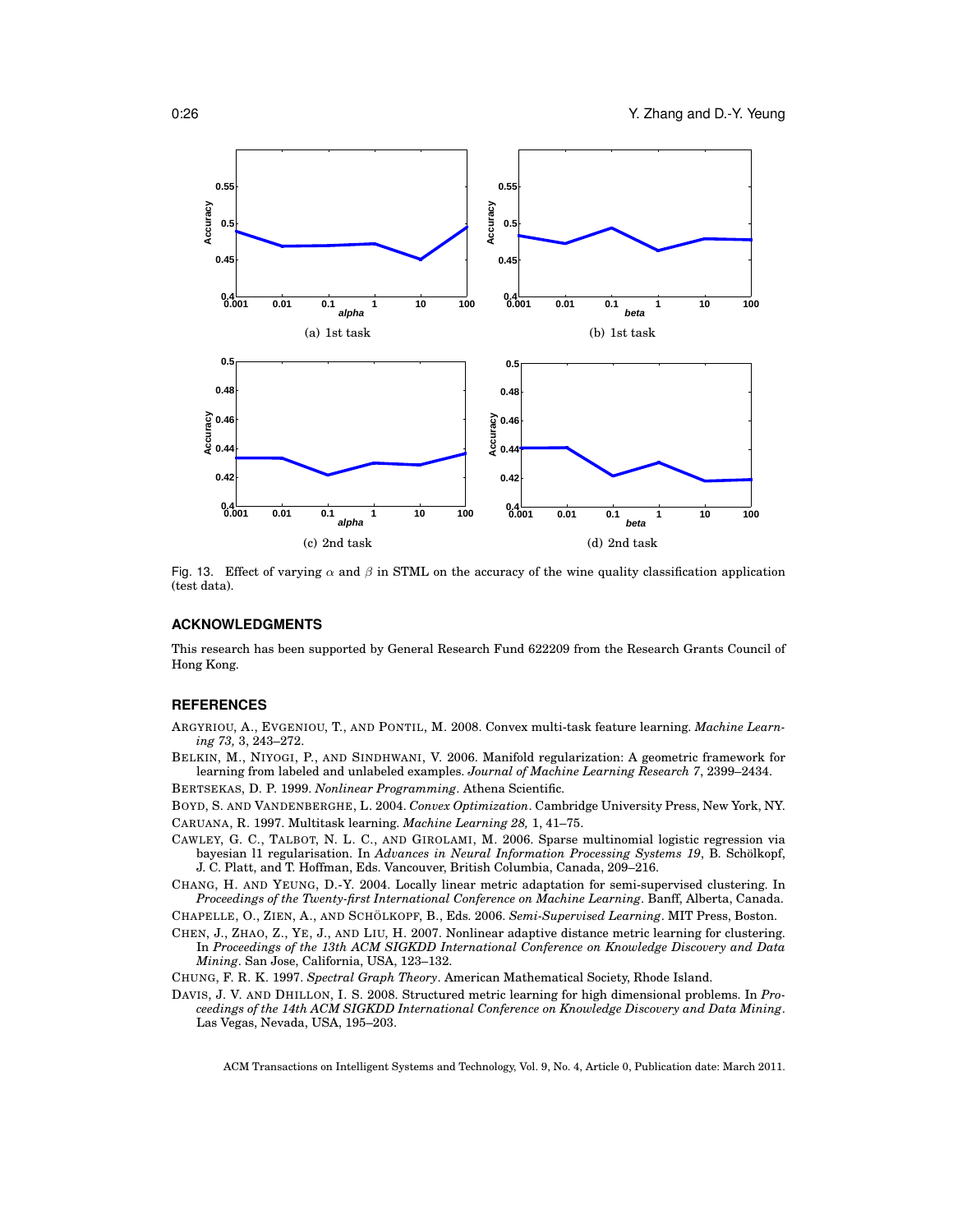- DAVIS, J. V., KULIS, B., JAIN, P., SRA, S., AND DHILLON, I. S. 2007. Information-theoretic metric learning. In *Proceedings of the Twenty-Fourth International Conference on Machine Learning*. Corvalis, Oregon, USA, 209–216.
- DEMPSTER, A. P., LAIRD, N. M., AND RUBIN, D. B. 1977. Maximum likelihood from incomplete data via the EM algorithm. *Journal of the Royal Statistic Society, B 39,* 1, 1–38.
- EVGENIOU, T. AND PONTIL, M. 2004. Regularized multi-task learning. In *Proceedings of the Tenth ACM SIGKDD International Conference on Knowledge Discovery and Data Mining*. Seattle, Washington, USA, 109–117.
- FOO, C.-S., DO, C. B., AND NG, A. Y. 2009. A majorization-minimization algorithm for (multiple) hyperparameter learning. In *Proceedings of the 26th International Conference on Machine Learning*. Montreal, Quebec, Canada, 321–328.
- GRANT, M. AND BOYD, S. 2009. CVX: Matlab software for disciplined convex programming (web page and software).
- GUPTA, A. K. AND NAGAR, D. K. 2000. *Matrix Variate Distributions*. Chapman & Hall.
- HASTIE, T. AND TIBSHIRANI, R. 1996. Discriminant adaptive nearest neighbor classification. *IEEE Transactions on Pattern Analysis and Machine Intelligence 18,* 6, 607–616.
- HOI, S. C. H., LIU, W., AND CHANG, S.-F. 2008. Semi-supervised distance metric learning for collaborative image retrieval. In *IEEE Computer Society Conference on Computer Vision and Pattern Recognition*. Anchorage, Alaska, USA.
- HOI, S. C. H., LIU, W., AND CHANG, S.-F. 2010. Semi-supervised distance metric learning for collaborative image retrieval and clustering. *ACM Transactions on Multimedia Computing, Communications, and Applications 6,* 3.
- JIN, R., WANG, S., AND ZHOU, Y. 2009. Regularized distance metric learning: Theory and algorithm. In *Advances in Neural Information Processing Systems 22*, Y. Bengio, D. Schuurmans, J. Lafferty, C. K. I. Williams, and A. Culotta, Eds. Vancouver, British Columbia, Canada, 862–870.
- KIENZLE, W. AND CHELLAPILLA, K. 2006. Personalized handwriting recognition via biased regularization. In *Proceedings of the Twenty-Third International Conference on Machine Learning*. 457–464.
- LANGE, K., HUNTER, D. R., AND YANG, I. 2000. Optimization transfer using surrogate objective functions. *Journal of Computational and Graphical Statistics 9,* 1, 1–59.
- LOBO, M. S., VANDENBERGHE, L., BOYD, S., AND LEBRET, H. 1998. Applications of second-order cone programming. *Linear Algebra and its Applications 284*, 193–228.
- PAN, S. AND YANG, Q. 2010. A survey on transfer learning. *IEEE Transactions on Knowledge and Data Engineering 22,* 10, 1345–1359.
- PAN, S. J., KWOK, J. T., AND YANG, Q. 2008. Transfer learning via dimensionality reduction. In *Proceedings of the Twenty-Third AAAI Conference on Artificial Intelligence*. Chicago, Illinois, USA, 677–682.
- PAN, S. J., TSANG, I. W., KWOK, J. T., AND YANG, Q. 2009. Domain adaptation via transfer component analysis. In *Proceedings of the 21st International Joint Conference on Artificial Intelligence*. Pasadena, California, USA, 1187–1192.
- ROSENSTEIN, M. T., MARX, Z., AND KAELBLING, L. P. 2005. To transfer or not to transfer. In *NIPS-05 Workshop on Inductive Transfer: 10 Years Later*.
- THRUN, S. 1996. Is learning the *n*-th thing any easier than learning the first? In *Advances in Neural Information Processing Systems 8*, D. S. Touretzky, M. Mozer, and M. E. Hasselmo, Eds. Denver, CO, 640–646.
- WANG, Z., SONG, Y., AND ZHANG, C. 2008. Transferred dimensionality reduction. In *Proceedings of European Conference on Machine Learning and Knowledge Discovery in Databases*. Antwerp, Belgium, 550–565.
- WEINBERGER, K. Q., BLITZER, J., AND SAUL, L. K. 2005. Distance metric learning for large margin nearest neighbor classification. In *Advances in Neural Information Processing Systems 18*, Y. Weiss, B. Schölkopf, and J. Platt, Eds. Vancouver, British Columbia, Canada, 1473–1480.
- WEINBERGER, K. Q. AND SAUL, L. K. 2008. Fast solvers and efficient implementations for distance metric learning. In *Proceedings of the Twenty-Fifth International Conference on Machine Learning*. Helsinki, Finland, 1160–1167.
- WILLIAMS, P. M. 1995. Bayesian regularization and pruning using a laplace prior. *Neural Computation 7,* 1, 117–143.
- XIAO, B., YANG, X., XU, Y., AND ZHA, H. 2009. Learning distance metric for regression by semidefinite programming with application to human age estimation. In *Proceedings of the 17th ACM International Conference on Multimedia*. 451–460.